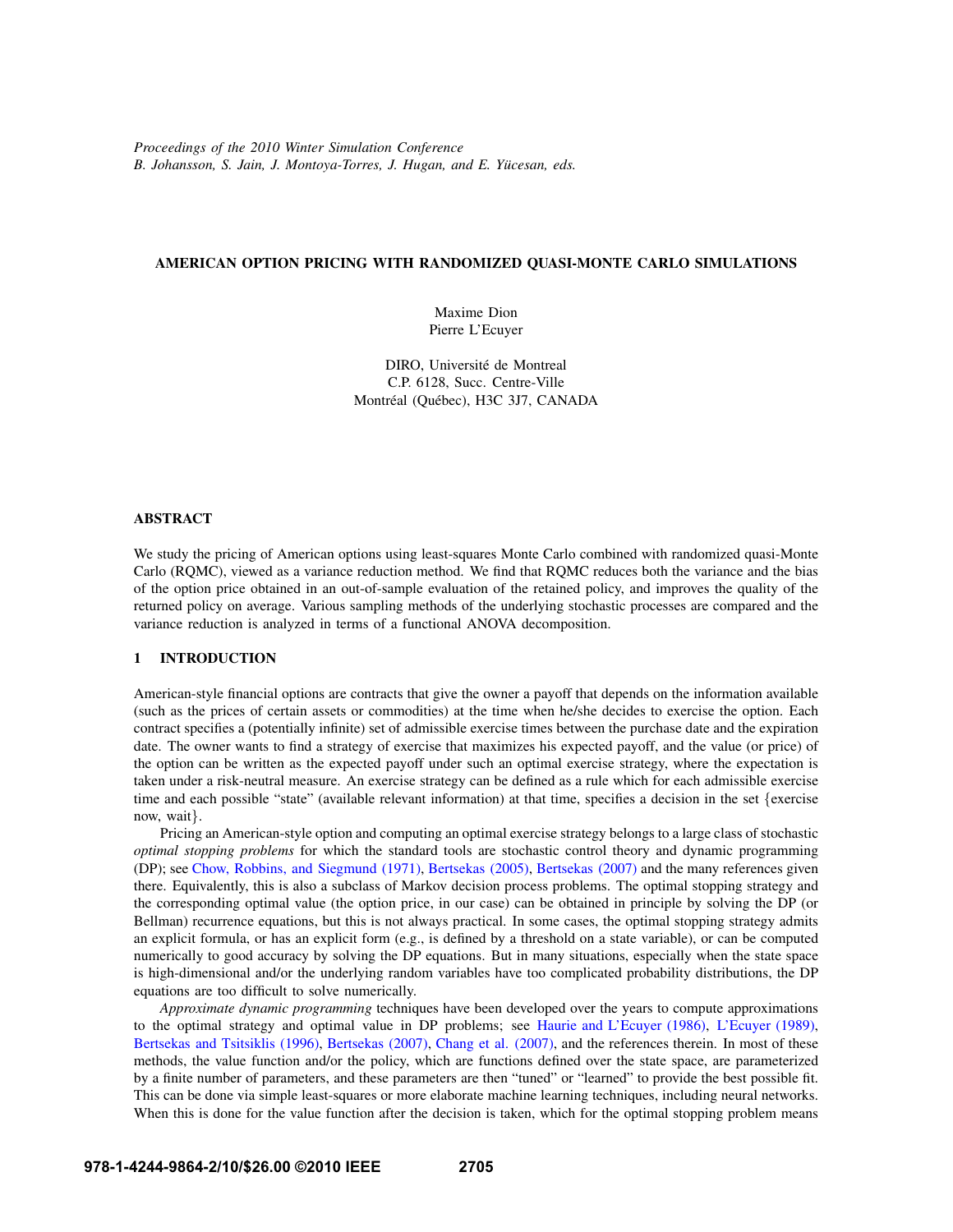the value function for the case where we decide not to stop (also called the *continuation value*), this is exactly equivalent to what machine-learning people call *Q-learning*. A popular approach is to select a finite set of real-valued basis functions defined over the state space, write the value function as a linear combination of those basis functions, and estimate the coefficients by least squares from the computed values at a set of evaluation points, at each step of the DP algorithm. If the dimension of the state space is not too large, the evaluation points can be carefully selected to form a grid that covers the relevant part of the state space, as done in Haurie and L'Ecuyer (1986), L'Ecuyer (1989), and Ben Ameur, Breton, and L'Ecuyer (2002), for example.

For high-dimensional state spaces, it becomes difficult to construct such a grid that covers the entire state space, but clever simulation-based (or Monte Carlo (MC)) methods have been designed that generate sample trajectories of the process and take the visited states at any given step as a representative set of evaluation points for the value function. This approach turns out to simplify greatly when the sample trajectories can be generated independently of the decisions taken, which is the case for optimal stopping problem where the available decisions at each step are only to continue or to stop: The simulated trajectories can then be generated simply by assuming that we never stop. Tsitsiklis and Roy (2001) and Longstaff and Schwartz (2001) proposed approximate dynamic programming algorithms based on this observation, using least-squares regression with a small set of basis functions. The variant of Longstaff and Schwartz (2001), called *least-squares Monte Carlo* (LSM), and using polynomials as basis functions, has become the most popular because it provides a price estimator that appears (empirically) to have less bias than that of Tsitsiklis and Roy (2001), which we denote by TvR. Convergence of LSM is studied theoretically by Clément, Lamberton, and Protter (2002), Stentoft (2004b) and Zanger (2009). Glasserman (2004) compares TvR and LSM on some examples.

These methods are not perfect. A good choice of basis functions can be very difficult in high dimensions, convergence is rather slow, and the approximate price is a biased estimator of the true price. The choice of basis functions is studied empirically by Stentoft (2004a). For a given set of basis functions, the accuracy can be improved by using variance reduction methods, such as control variates, importance sampling, and randomized quasi-Monte Carlo (RQMC), for example. RQMC and other variance reduction methods are known to be very effective, when properly applied, for pricing European-style financial options (which cannot be exercised before the expiration date); see Glasserman (2004), L'Ecuyer (2009), Lemieux (2009), and the references given there.

The aim of this paper is to examine the combination of TvR and LSM with RQMC, and make comparisons in terms of the quality of the retained policy. Other experimental work on the combination of LSM with QMC or RQMC has been done recently, all for options based on assets whose sample paths are geometric Brownian motions (GBM). Chaudhary (2005) examines empirically the convergence of LSM combined with a bridge sampling method, with the pseudorandom numbers replaced by (deterministic) Sobol' or Niederreiter point sets, for pricing three types of American options. He observes that the mean square error converges faster with this combination than with ordinary LSM (with MC). Lemieux (2004) compares the empirical performance of various RQMC point sets in LSM on American options; she observed only modest variance reductions, ranging roughly from 1.5 to 15, from using LSM with RQMC relative to LSM with MC. Lin and Wang (2008) and Wang and Sloan (2009) observe larger variance reductions when simulating the sample paths of the underlying asset prices by incorporating changeof-variable techniques to reduce the effective dimension of the integrands, such as bridge sampling and other clever decompositions of the covariance matrix (Lemieux (2004) did not use such techniques). Lemieux and La (2005) and Wang (2007) combine LSM and RQMC with additional variance reduction techniques.

All these authors have considered only the (empirical) variance of the price estimates returned directly by the LSM algorithm. However, this returned price is generally a biased estimate of the expected value associated with the policy returned by LSM, because it is computed from the same sample paths used to optimize it and it also depends on the selected basis functions. An unbiased estimator of this expected value can be obtained from additional *independent* simulation runs with this policy, i.e., from an *out-of-sample* policy evaluation in a second stage.

In this paper, we do that for both TvR and LSM, and we compare various methods in terms of the expected values of the returned policies. We examine the mean, the variance, and the distribution of these expected values. We observe empirically that RQMC reduces significantly both the variance of the returned price estimate and the variance of the expected payoff for a fixed exercise policy, and that reduction is much larger when RQMC is combined with change-of-variable techniques that reduce the effective dimension. The algorithms also return better policies (with higher expected values) when combined with RQMC. This implies that applying RQMC also reduces the bias of the option price obtained in the second stage from an out-of-sample experiment. Interestingly, the policies returned by TvR are roughly as good on average (and better for some examples) as those returned by LSM, even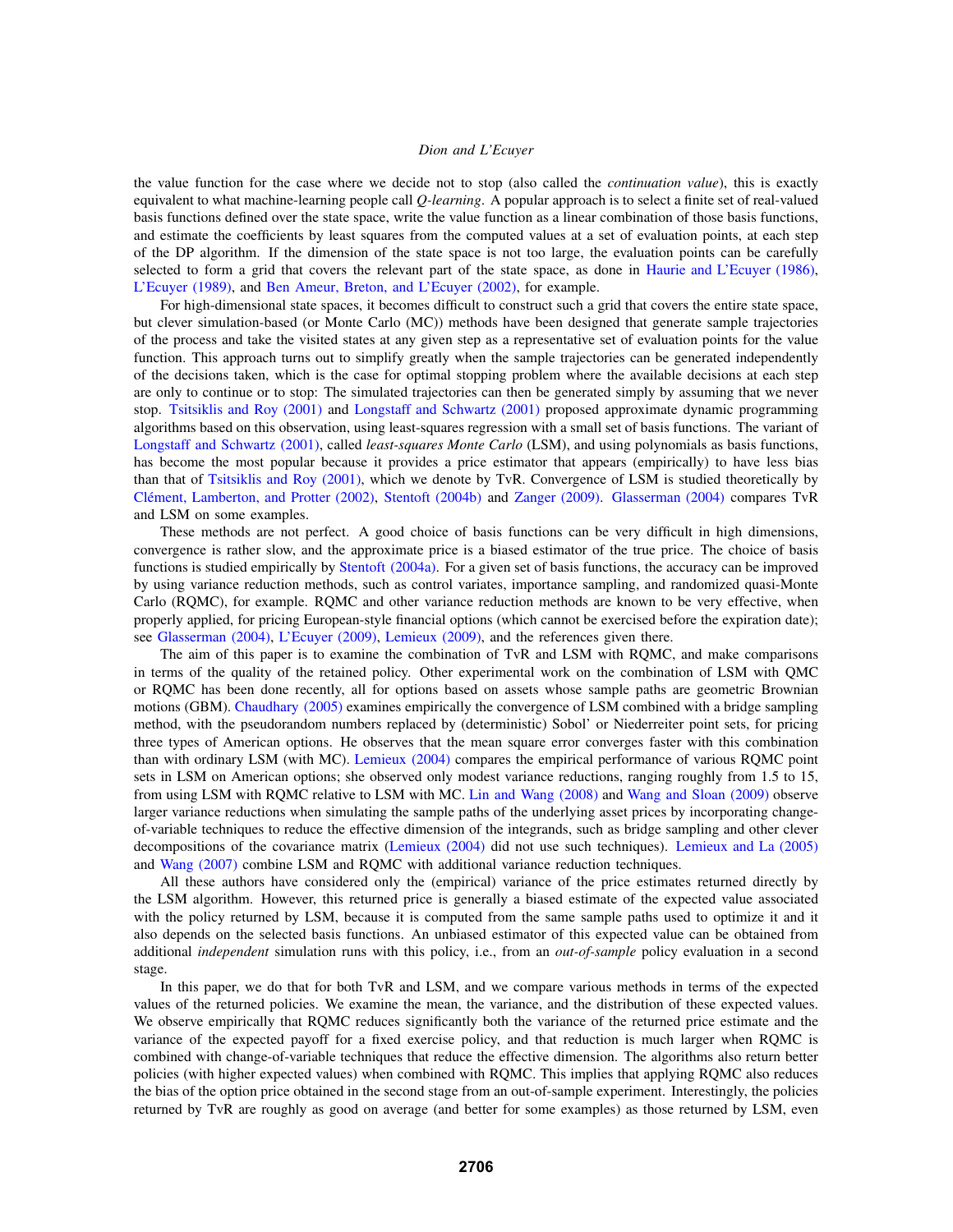though the first-stage value estimates typically have more bias for TvR. We also observe that the recently-proposed array-RQMC method brings a bigger improvement for TvR than for LSM. Finally, we compare the RQMC gain with that obtained for European-style options, and find that it is typically smaller for American-style options.

To gain a bit more insight on why and how RQMC works in this context, we perform an empirical ANOVA functional decomposition of the option payoff with a fixed exercise policy, and look at how much of the variance lies in the low-dimensional projections.

In Section 2, we define the problem of pricing an American option. In Section 3, we describe the TvR and LSM methods. We discuss RQMC methods in Section 4. In Section 5, we describe our experimental setting and define the various quantities computed in the experiments. Numerical results are reported in Section 6.

### 2 AMERICAN OPTION PRICING

We consider a Bermudan *American-style option* with expiration date *T* and exercise opportunities at the fixed set of dates  $0 = t_0 < t_1 < \cdots < t_d = T$ . The payoff depends on a (possibly multivariate) Markovian stochastic process  $\{X(t), t \ge 0\}$  with state space  $\mathcal{X} = \mathbb{R}^c$ , where  $X(0) = x_0 \in \mathcal{X}$  is fixed. We also denote the random variable  $X(t_j)$ by  $X_j$ , for  $j = 0, \ldots, d$ . Thus,  $\{X_j, j = 0, \ldots, d\}$  is a discrete-time Markov chain. At each time  $t_j$ , the holder observes the state  $X_j$  of the stochastic process, and if he decides to exercise the option, he receives an immediate payoff  $g_j(\mathbf{X}_j)$ , where  $g_j: \mathcal{X} \to \mathbb{R}$  is a known (measurable) function for each *j*. When the payoffs are discounted, we assume here that the discounting is contained in  $g_i(\mathbf{X}_i)$ . An *exercise policy* or *stopping rule* is a sequence  $\pi = (\mu_0, \mu_1, \ldots, \mu_{d-1})$  of functions  $\mu_i : \mathcal{X} \to \{\text{exercise now, wait}\}\)$ . Such a policy is in fact equivalent to a *stopping time*  $\tau$  for the stochastic process  $\{X(t), t \ge 0\}$ , defined by  $\tau = \min\{j \ge 0 : \mu_j(X_j) = \text{exercise now}\}.$ 

To any given policy  $\pi$ , or stopping time  $\tau$ , there corresponds a set of value functions  $V_{\pi, i} = V_{\tau, i}$  and  $Q_{\pi, i} = Q_{\tau, i}$ , from  $\mathscr X$  to  $\mathbb R$ , defined recursively by the recurrences

$$
V_{\pi,d}(\mathbf{x}) = g_d(\mathbf{x}), \tag{1}
$$

$$
Q_{\pi,j}(\mathbf{x}) = \mathbb{E}[V_{\pi,j+1}(\mathbf{X}_{j+1}) \mid \mathbf{X}_j = \mathbf{x}], \tag{2}
$$

$$
V_{\pi,j}(\mathbf{x}) = \begin{cases} g_j(\mathbf{x}) & \text{if } \mu_j(\mathbf{x}) = \text{exercise now,} \\ Q_{\pi,j}(\mathbf{x}) & \text{if } \mu_j(\mathbf{x}) = \text{wait,} \end{cases}
$$
(3)

for  $j = d - 1, \ldots, 0$  and for all  $\mathbf{x} \in \mathcal{X}$ . Everywhere in this paper, all expectations and probabilities are with respect to the risk-neutral measure. Here,  $V_{\pi, j}(\mathbf{x})$  represents the expected payoff under policy  $\pi$  when the state is x at step *j*, and  $Q_{\pi,i}(x)$  is this same expected payoff when we decide not to stop at step *j*.

The DP equations can be written as

$$
V_d(\mathbf{x}) = g_d(\mathbf{x}), \tag{4}
$$

$$
Q_j(\mathbf{x}) = \mathbb{E}[V_{j+1}(\mathbf{X}_{j+1}) \mid \mathbf{X}_j = \mathbf{x}], \tag{5}
$$

$$
V_j(\mathbf{x}) = \max[g_j(\mathbf{x}), Q_j(\mathbf{x})], \qquad (6)
$$

$$
\mu_j^*(\mathbf{x}) = \begin{cases}\n\text{exercise now} & \text{if } g_j(\mathbf{x}) \ge Q_j(\mathbf{x}) \\
\text{wait} & \text{otherwise,}\n\end{cases} (7)
$$

for  $j = d - 1, \ldots, 0$  and for all  $\mathbf{x} \in \mathcal{X}$ . The functions  $Q_j$ ,  $V_j$ , and  $\mu_j^*$  provide the *optimal value*, the *continuation value*, and the *optimal decision*, as a function of the step number *j* and state x.

In principle, an optimal policy and the optimal value can be computed by solving these DP equations backward. But unless  $\mathscr X$  has a finite number of states, the functions  $Q_j$  and  $V_j$  must be approximated. We usually prefer to approximate *Qj*, because it is smoother than *Vj*. In a linear regression approximation, we select a finite set of *basis functions*  $\{\psi_k : \mathcal{X} \to \mathbb{R}, 1 \leq k \leq m\}$ , and we approximate  $Q_j$  by

$$
\tilde{Q}_j(\mathbf{x}) = \sum_{k=1}^m \beta_{j,k} \psi_k(\mathbf{x})
$$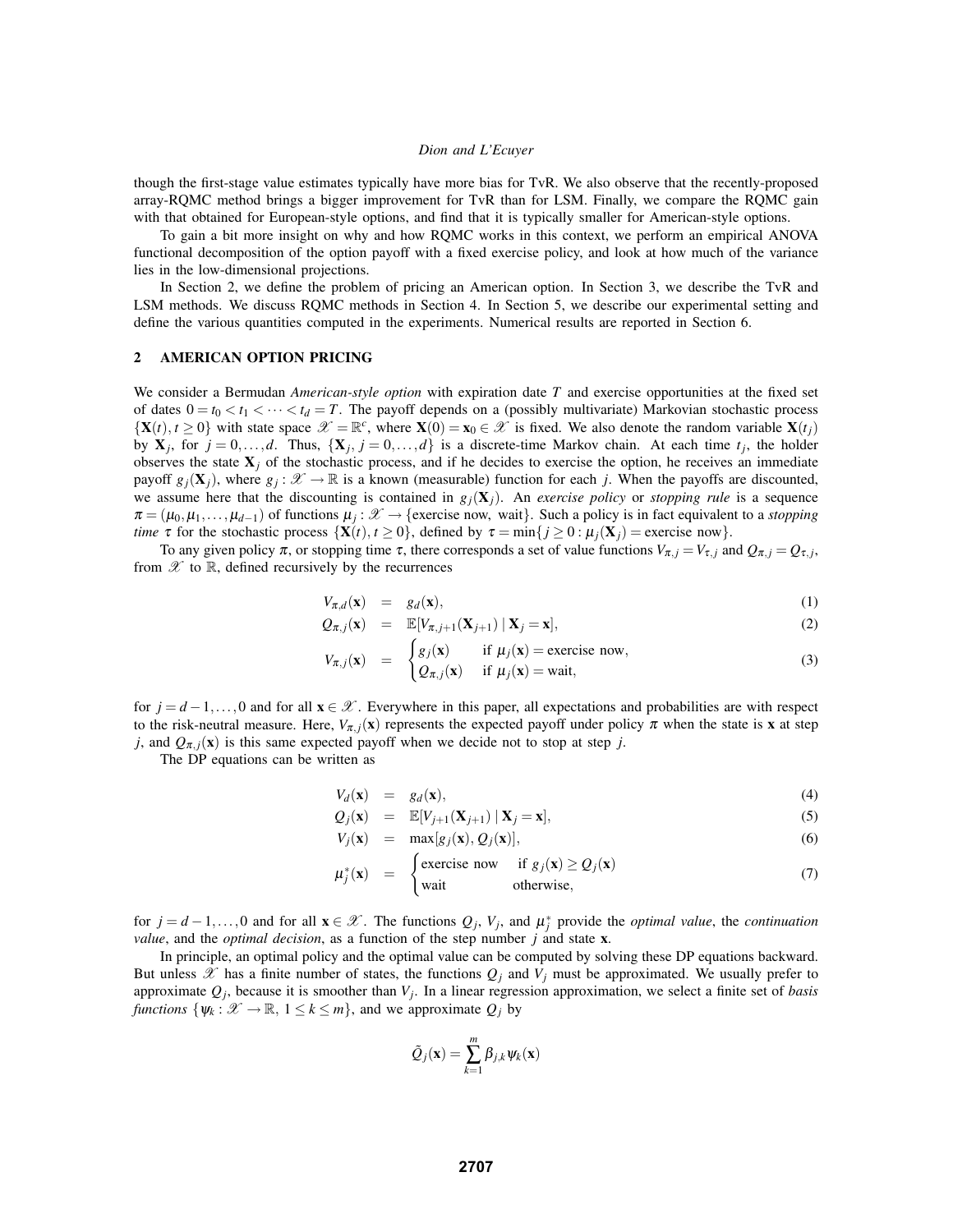where the vector of coefficients  $\beta_j = (\beta_{j,1}, \dots, \beta_{j,m})^t$  is be determined. In least-squares regression, we obtain (in some way) an approximation of  $Q_i(\mathbf{x})$  at a finite set of points  $\mathbf{x}_{1,i},...,\mathbf{x}_{n,i}$  in  $\mathscr{X}$ , say  $W_{i,j}$  is an approximation of  $Q_i(\mathbf{x}_{i,j})$  for each *i*, and we compute the vector of coefficients  $\beta_i$  that minimize the sum of squares

$$
\min_{\beta_j \in \mathbb{R}^m} \sum_{i=1}^n \left( \tilde{Q}_j(\mathbf{x}_{i,j}) - W_{i,j+1} \right)^2.
$$

To any given approximation  $\tilde{Q}_j$ ,  $j = 0, \ldots, d-1$ , there corresponds a stopping policy  $\tilde{\pi}$  (or stopping time  $\tilde{\tau}$ ) defined by  $\tilde{\tau} = \min\{j \ge 0 : g_j(\mathbf{X}_j) \ge \tilde{Q}_j(\mathbf{X}_j)\}$ . In the terminology of Bertsekas (2005), this policy is the *one-step look-ahead* (1SL) policy associated with these  $\tilde{Q}_j$ . Let us denote by  $V_{\pi,j}$  the value function associated with this policy, at step *j*. Since this policy cannot beat the optimal policy, we obviously have  $V_{\bar{\pi},j}(\mathbf{x}) \leq V_j(\mathbf{x})$  for all *j* and **x**.

In more traditional approximate DP (Haurie and L'Ecuyer 1986, L'Ecuyer 1989, Bertsekas 2005), the states  $x_i$  *j* are fixed a priori and the basis functions are often taken as piecewise linear in each coordinate or product of splines. In the TvR and LSM method, they are the realizations of random variables; they are taken as the states visited at step *j* by *n* independent realizations of the Markov chain. This can be done because the sample paths can be simulated independently of the decision policy, which is not possible for general DP models. This permits one to sidestep the curse of dimensionality and to obtain a set of representative states concentrated in the most frequently visited areas, where things really matter. The TvR and LSM algorithms are given in the next section.

## 3 SIMULATION-BASED DP ALGORITHMS FOR AMERICAN OPTION PRICING

The TvR regression-based algorithm of Tsitsiklis and Roy (2001) is the following:

- 1. Simulate *n* independent trajectories of the Markov chain  $\{X_i, j = 0, \ldots, d\}$ , and let  $X_{i,j}$  be the state for trajectory *i* at step *j*.
- 2. Let  $W_{i,d} = g_d(\mathbf{X}_{i,d})$  for  $i = 1, ..., n$ .
- 3. For  $j = d 1, ..., 0$  do:

3a. Compute the vector of coefficients β*<sup>j</sup>* that minimizes

$$
\sum_{i=1}^n \left( \sum_{k=1}^m \beta_{j,k} \psi_k(\mathbf{X}_{i,j}) - W_{i,j+1} \right)^2.
$$

// Note:  $W_{i,j+1}$  is our estimate of  $Q_k(\mathbf{X}_{i,j})$ . The function  $\tilde{Q}_j$  is now defined everywhere.

- 3b. Let  $W_{i,j} = \max[g_i(\mathbf{X}_{i,j}), \hat{Q}_j(\mathbf{X}_{i,j})], i = 1, ..., n$ .
- 4. Return  $\hat{Q}_0(\mathbf{x}_0) = (W_{1,0} + \cdots + W_{n,0})/n$  as an estimate of the option price  $Q_0(\mathbf{x}_0)$ .

For the LSM method of Longstaff and Schwartz (2001), the only difference is in step 3b, which becomes:

3b. For  $i = 1, ..., n$ , let

$$
W_{i,j} = \begin{cases} g_j(\mathbf{X}_{i,j}) & \text{if } g_k(\mathbf{X}_{j,k}) \ge \tilde{Q}_j(\mathbf{X}_{i,j}); \\ W_{i,j+1} & \text{otherwise} \end{cases}
$$

Here, when we do not exercise, we take  $W_{i,j+1}$  instead of the approximation  $\tilde{Q}_j(X_{i,j})$  as the continuation value for sample path *i*. In this case,  $W_{i,j+1}$  is the future payoff for this particular sample trajectory, if we use the policy constructed so far from step  $j+1$  onward. Longstaff and Schwartz (2001) also recommend culling the points for which the exercise value is zero (out-of-the-money points) before doing the least-squares fit of the holding value function; they say that the resulting fit of the continuation value is then more accurate in the region where it intersects with the exercise function and the resulting exercise policy is likely to be closer to the optimal policy.

There are two main sources of error for the results returned by these algorithms: (1) the Monte Carlo error, due to the fact that *n* is finite (it can be reduced by increasing *n* of using variance reduction methods, including RQMC) and (2) the distance between each exact function  $Q_i$  and the linear space generated by the selected basis functions (this error cannot be reduced by increasing *n*, but only by enriching the set of basis functions). The bias on  $Q_0(\mathbf{x}_0)$  can have either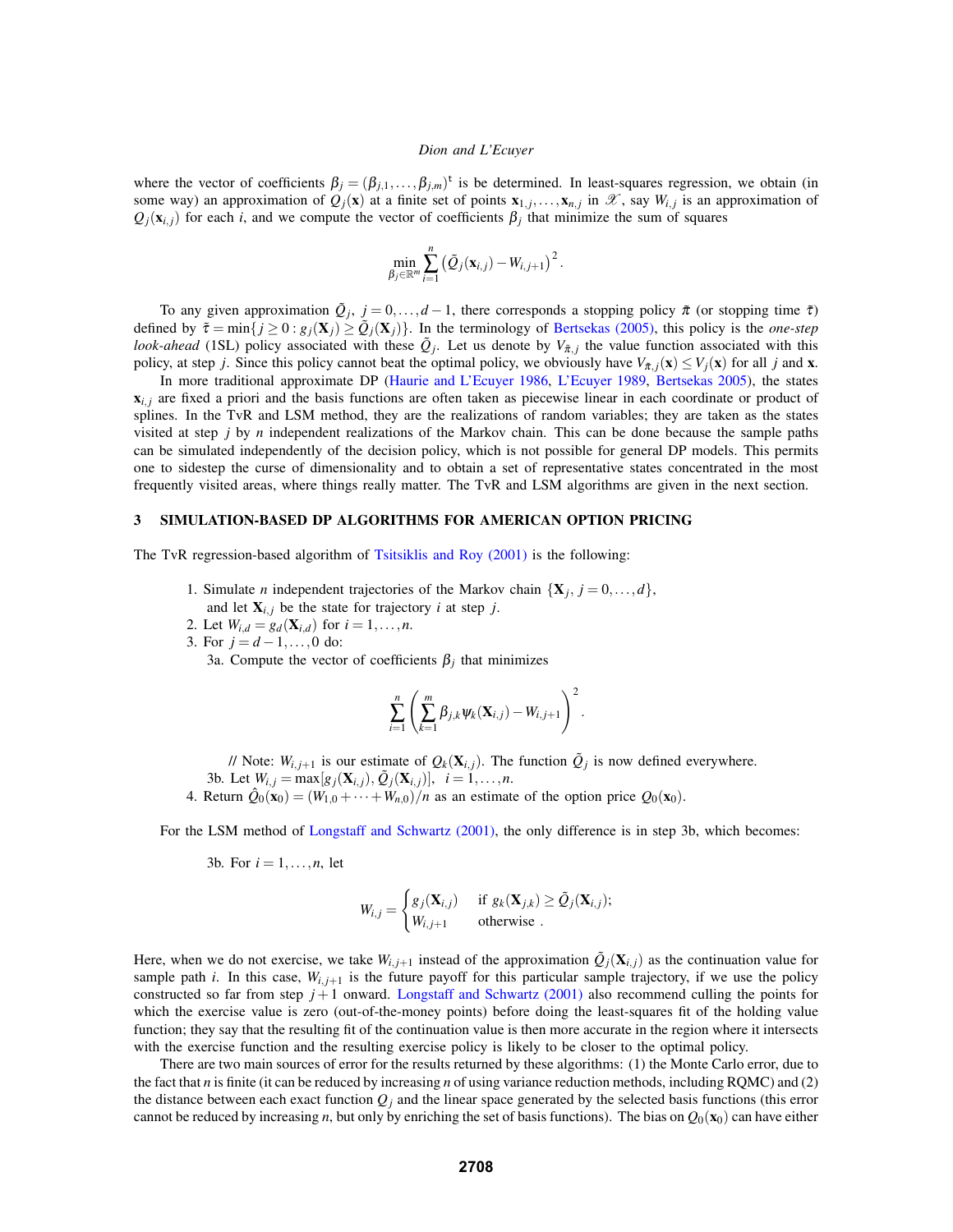sign for both methods, but most often it is positive for TvR and negative for LSM. Longstaff and Schwartz (2001), Clément, Lamberton, and Protter (2002), Stentoft (2004b), and Zanger (2009) study the convergence of the LSM method.

At the end of the TvR or LSM algorithm, the approximations  $\tilde{Q}_i$  define a 1SL policy  $\tilde{\pi}$  or stopping time  $\tilde{\tau}$  as explained earlier, and an unbiased estimator of the value  $V_{\pi}(\mathbf{x}_0)$  for this (fixed) policy can be obtained by performing simulation runs with it, independent of those used for computing the  $\tilde{Q}_i$ , and taking the average. We call this the *policy evaluation* stage (or the second stage). It can use a different number of runs (not necessarily *n*) and also different variance reduction techniques than for the first stage. Since the policy  $\tilde{\pi}$  cannot beat the optimal one, this provides a negatively-biased estimator of the true option price.

Let  $\hat{Q}_{\bar{\pi},0}(x_0)$  be the average returned in the policy evaluation stage. The variance of this random variable can be decomposed as a sum of two terms, namely the variance due to the randomness in the returned policy  $\tilde{\pi}$  and the expected variance conditional on  $\tilde{\pi}$ :

$$
\begin{array}{rcl}\n\text{Var}[\hat{Q}_{\tilde{\pi},0}(\mathbf{x}_0)] & = & \text{Var}[\mathbb{E}[\hat{Q}_{\tilde{\pi},0}(\mathbf{x}_0)] \mid \tilde{\pi}] + \mathbb{E}[\text{Var}[\hat{Q}_{\tilde{\pi},0}(\mathbf{x}_0)] \mid \tilde{\pi}]] \\
& = & \text{Var}[V_{\tilde{\pi}}(\mathbf{x}_0)] + \mathbb{E}[\text{Var}[\hat{Q}_{\tilde{\pi},0}(\mathbf{x}_0)] \mid \tilde{\pi}]].\n\end{array} \tag{8}
$$

Let us denote by  $W_{\pi}$  the random payoff with policy  $\pi$ . If the second stage uses MC with *n'* independent runs to evaluate  $\tilde{\pi}$ , the variance conditional on  $\tilde{\pi}$  is  $Var[W_{\tilde{\pi}}]/n'$ . If the *n'* runs are not independent, which happens for instance if we use RQMC in the second stage, this conditional variance has a more complicated expression. In practice, we may want to choose  $n'$  large enough so that the second term in  $(8)$  is small compared to the first.

For a given total available computing budget, one may allocate part of the budget to run the first stage say *r* times, then make second-stage evaluations to try to find the best of the *r* returned policies and estimate the corresponding value. In the second stage, we may allocate (dynamically) different fractions of the budget (different values of  $n'$ ) to the different policies, as in ranking and selection procedures. An interesting problem in this setting (not addressed in this paper) is how to do all of this optimally, at least in the asymptotic sense when the computing budget gets large.

# 4 RANDOMIZED QUASI-MONTE CARLO (RQMC)

RQMC methods are designed to reduce the variance when estimating smooth integrals over the *s*-dimensional unit hypercube for some moderate integer *s* > 0 (Niederreiter 1992, Owen 1998, L'Ecuyer 2009, Lemieux 2009). Practically any expectation estimated by Monte Carlo simulation can be written as the integral of some function *f* over such an hypercube (L'Ecuyer 2009). An RQMC method estimates the integral *f* by evaluating *f* over an RQMC point set  $P_n = \{U_1, \ldots, U_n\}$  and taking the average,  $\hat{\mu}_{\text{rqmc},n} = (1/n) \sum_{i=1}^n f(U_i)$ . An RQMC point set  $P_n$  must satisfy the two conditions:

- (a) it covers  $(0,1)$ <sup>s</sup> very uniformly when taken as a set and
- (b) each point  $U_i$  has the uniform distribution over  $(0,1)^s$  when taken individually.

Condition (b) ensures that the average  $\hat{\mu}_{\text{rqmc},n}$  is an unbiased estimator of  $\mu = \int_{(0,1)^s} f(\mathbf{u}) d\mathbf{u}$ . Condition (a) could have several different meanings, depending on the definition of uniformity that we want to adopt, and this gives rise to various point set constructions (Niederreiter 1992, L'Ecuyer 2009).

RQMC can provably increase the convergence rate of the variance as a function of *n* compared with ordinary MC, if *f* is smooth enough. For example, for Sobolev classes of functions *f* whose partial derivative of order 2 with respect to any subset of coordinates is square integrable, there exist RQMC point sets  $P_n$  for which the variance converges as  $\mathcal{O}(n^{-4+\delta})$  for any  $\delta > 0$  (Sloan and Joe 1994, Hickernell 2002). This is much faster than MC.

The price of a European-style option can usually be written as an integral over the unit cube, for which RQMC has been applied very successfully (Glasserman 2004, L'Ecuyer 2009, Lemieux 2009). Here, each point U*<sup>i</sup>* of *Pn* is used to simulate one copy of the trajectory of the underlying stochastic process, and the dimension *s* of these points is the number of uniform random variables required to generate one sample path. But even though much smaller variances are often observed empirically, the corresponding integrands are typically not smooth enough to satisfy the usual conditions under which a faster convergence rate than for MC can be proved.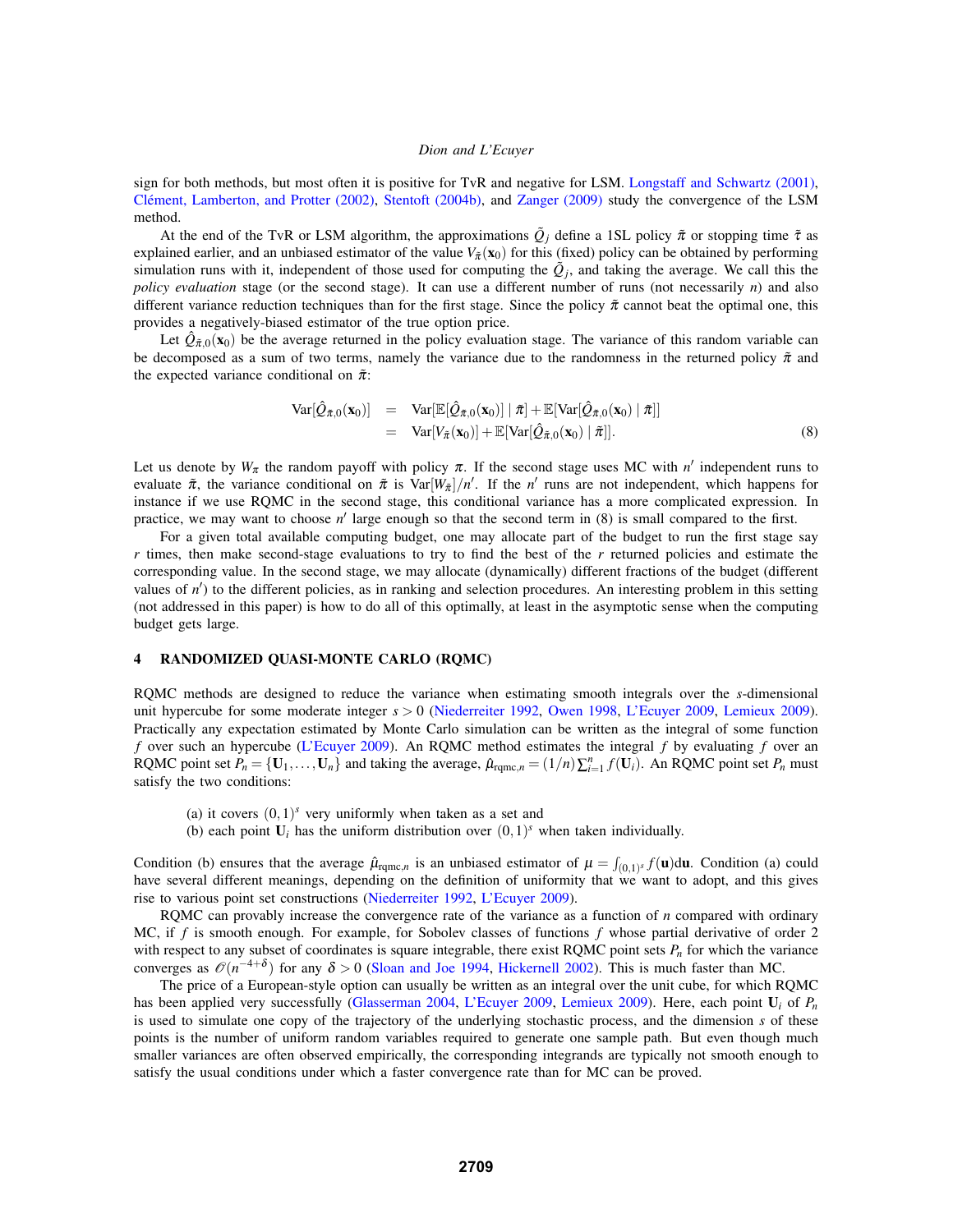RQMC methods tend to work much better when *f* is well approximated by a sum of low-dimensional functions, that depend on just a few coordinates of  $\bf{u}$ , in the following sense (Owen 1998, L'Ecuyer 2009). If

$$
\sigma^2 = \text{Var}[f(\mathbf{U})] = \int_{(0,1)^s} f(\mathbf{u}) d\mathbf{u} - \mu^2 < \infty
$$

for U uniformly distributed over (0,1)*<sup>s</sup>* , one can make a *functional ANOVA decomposition* of *f* of the form

$$
f(\mathbf{u}) = \mu + \sum_{\mathbf{u} \subseteq \mathscr{S}, \mathbf{u} \neq \phi} f_{\mathbf{u}}(\mathbf{u})
$$
(9)

where each  $f_u : (0,1)^s \to \mathbb{R}$  depends only on  $\{u_i, i \in \mathfrak{u}\}$ , the  $f_u$ 's integrate to zero and are orthogonal, and the variance decomposes as  $\sigma^2 = \sum_{u \subseteq \mathcal{S}} \sigma_u^2$  where  $\sigma_u^2 = \text{Var}[f_u(\mathbf{U})]$ . If  $\sum_{\{u : |u| \leq s'\}} \sigma_u^2$  is very close to  $\sigma^2$  for some small  $s'$ , we say that  $f$  has low effective dimension in the superposition sense, while if this holds for the sum over  $u \subseteq \{1, \ldots, s'\}$ , we have low effective dimension in the truncation sense (Caflisch, Morokoff, and Owen 1997). When this happens, we can focus on constructing the point sets  $P_n$  so that their projections over the subsets of coordinates involved in the sum have high uniformity, and give less weight to the other projections.

The effective dimension of *f* can often be reduced via a change of variables (Moskowitz and Caflisch 1996; Glasserman 2004; L'Ecuyer, Parent-Chartier, and Dion 2008; L'Ecuyer 2009). For example, if the trajectory of the Markov chain  $\{X_i, i = 0, \ldots, d\}$  can be written as a function of a multivariate Brownian motion  $\{B(t), t \geq 0\}$ observed at times  $t_1, \ldots, t_d$ , then one can sample the vector  $(\mathbf{B}(t_1), \ldots, \mathbf{B}(t_d))$  by sampling the increments sequentially (Seq) as in a random walk. An alternative is to sample in a Brownian bridge (BB) fashion, by generating first  $\mathbf{B}(t_d)$ , then  $\mathbf{B}(t_{d/2})$ , then  $\mathbf{B}(t_{d/4})$  and  $\mathbf{B}(t_{3d/4})$ , and so on recursively (using the conditional distribution at each step, where we assume for simplicity that *d* is a power of 2). More generally, if  $(X_1,...,X_d)$  can be written as a function an *s*-dimensional multinormal random vector  $\mathbf{Y} = (Y_1, \ldots, Y_s)^t$  with mean zero and covariance matrix  $\Sigma$ , one can select a decomposition of the form  $\Sigma = CC^{\dagger}$  (in any manner) and return **Y** = CZ where Z is an *s*-dimensional vector of independent standard normal random variables (with mean 0 and variance 1), generated by inversion from a *s*-dimensional vector U of independent uniform random variables over (0,1). One special case of the latter is the eigendecomposition of  $\Sigma$  used in principal component analysis (PCA), for which the columns of C are the eigenvectors of  $\Sigma$  sorted by decreasing order of the corresponding eigenvalues. With this decomposition, the first *s*<sup> $\prime$ </sup> uniform random variables, which correspond to the first few coordinates of the points in the case of RQMC, account for the maximal amount of variance of **Y**, for each  $s' \leq s$ .

The results reported in this paper are for a single type of construction, namely Sobol' nets with a left matrix scramble and a random digital shift (Sobol' 1967, Niederreiter 1992, L'Ecuyer 2009), using the default parameters provided in the SSJ library (L'Ecuyer 2008). We have obtained similar results with other types of RQMC point sets, for example randomly-shifted rank-1 lattice rules with a baker's transformation (Hickernell 2002, L'Ecuyer 2009).

In the case of American-style options, the TvR and LSM algorithms return an estimate  $\hat{Q}_0(\mathbf{x}_0)$  which is the average of *n* function evaluations,  $W_{1,0},...,W_{n,0}$ , each of which being a function of the uniform random numbers that drive the simulation. These random numbers can be replaced by a set of *n* RQMC points in the same way as for European-style options. However, here each  $W_{i,j}$  depends on all the points of  $P_n$ , and not only on  $U_i$ . This should makes the (theoretical) RQMC convergence rate analysis even more complicated. Here we only have empirical results. Note that the fact that the option can be exercised early and at different steps for different trajectories can make the integrand less smooth as a function of the underlying uniforms, and for this reason we may expect RQMC to bring a more modest efficiency improvement for American-style options than for their European-style counterparts. This is what we will observe in our experiments, and this is specially true for the array-RQMC method described below. We will also observe in our experiments that the payoff functions have a higher effective dimension for American options than for the European ones.

When the number of steps *d* of the Markov chain is large, the RQMC points must be high-dimensional and the method often becomes ineffective. A different RQMC method, called *array-RQMC* has been developed recently for this type of situation (L'Ecuyer, Lécot, and Tuffin 2008; L'Ecuyer, Lécot, and L'Archevêque-Gaudet 2009). The method simulates *n* copies of the chain at the same time. At each iteration, it advances the states of all copies by one step using an RQMC point set, after matching each copy with an RQMC point using a cleverly selected bijection. The method works by making the empirical distribution of the *n* states, at each step *j*, closer to the theoretical distribution of  $X_j$  than if the *n* copies were simulated independently. Matching the chains with the points at each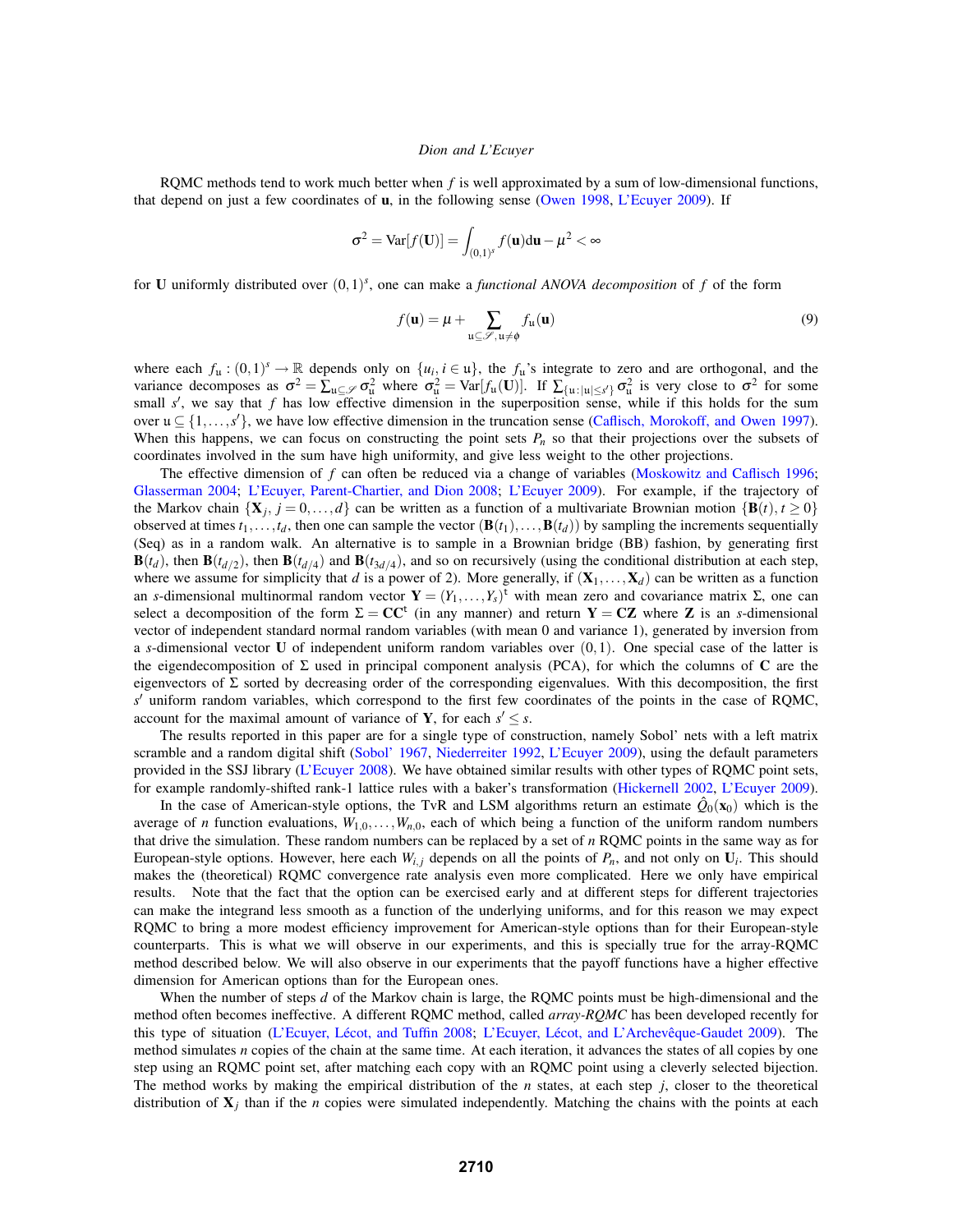step involves a sorting of the states, which adds computational overhead compared with ordinary MC and RQMC, but the variance is sometimes reduced by a much larger factor than this overhead, resulting in a large net gain in efficiency (L'Ecuyer, Lécot, and Tuffin 2008; L'Ecuyer, Lécot, and L'Archevêque-Gaudet 2009). To combine TvR and LSM with array-RQMC, it suffices to simulate the *n* sample paths with array-RQMC.

#### 5 OUTLINE OF THE NUMERICAL EXPERIMENTS

In this section, we describe how we have made our numerical experiments. The numerical results are given in the next section.

In all our examples, the values of the underlying process at the *d* observation times is a function of a multinormal vector. For RQMC, we generate this vector by three methods: sequentially (Seq), then with a Brownian bridge approach (BB), then with an eigen-decomposition (PCA). We also try the array-RQMC method, and standard MC. The RQMC methods use Sobol' point sets (Sobol' 1967) with  $n = 2^{12}$  or  $n = 2^{14}$  points, with a left matrix scramble and a random digital shift (Owen 2003, L'Ecuyer 2009). The parameters of those point sets (the "direction numbers") are taken from Lemieux, Cieslak, and Luttmer (2004) and L'Ecuyer (2008) and were selected by paying more attention to the uniformity of the one- and two-dimensional projections. We also tried removing the left matrix scramble and the results were similar.

For each method, we perform  $r = 1000$  independent replications of the TvR and LSM algorithms. This yields *r* independent replicates of the first-stage estimator  $\hat{Q}_0(\mathbf{x}_0)$  and *r* exercise policies  $\tilde{\pi}$ . We take a large *r* because we want to estimate the variance of  $\hat{Q}_0(\mathbf{x}_0)$  with meaningful accuracy. We then evaluate each of those policies in an out-of-sample second stage to estimate  $V_{\tilde{\pi},0}(\mathbf{x}_0)$ . Our main goal here is to estimate  $\mathbb{E}[V_{\tilde{\pi},0}(\mathbf{x}_0)]$ , where the expectation is with respect to  $\tilde{\pi}$ . The variance of our estimator has the decomposition (8), and we reduce the second term in this decomposition by using ROMC with PCA in all cases for the second stage, with  $n' = n$ . Even by doing this, the variance of the second term still dominates in our examples.

In separate experiments with very large sample sizes, we estimated the true option price with sufficient accuracy to be able to make statements about the bias of each method. These separate experiments were made with the same sets of basis functions as the regular runs, which means that our bias estimates do not remove the bias due to the choice of basis functions, but only that due to the nonlinearity of the estimators and the fact that the optimization is not perfect (this is the bias from the first source of error mentioned in Section 3).

For each method, we report the empirical mean of the *r* replicates of  $\hat{Q}_0(\mathbf{x}_0)$  and  $V_{\tilde{\pi},0}(\mathbf{x}_0)$  (in which  $\tilde{\pi}$  is random), as well as 95% confidence intervals on  $\mathbb{E}[\hat{Q}_0(\mathbf{x}_0)]$  and  $\mathbb{E}[V_{\tilde{\pi},0}(\mathbf{x}_0)]$ . For  $\hat{Q}_0(\mathbf{x}_0)$ , we also report the variance estimated from the *r* replicates and the *variance reduction factor* (VRF), defined as the variance of the MC estimator divided by that of the current (RQMC) estimator. Its interpretation is that the number of simulation runs must be multiplied by this factor if we use MC instead of RQMC and want the same variance for the average. Note that this factor generally depends on  $n$ . Our reported variances are actually multiplied by  $n$ , so they can be loosely interpreted as "variances per sample path". In one case, we plot the empirical distributions of  $\hat{Q}_0(\mathbf{x}_0)$  and  $V_{\tilde{\pi},0}(\mathbf{x}_0)$ .

For the TvR method, we also report the empirical mean, variance, and confidence interval, for what we call the *ex post* value, defined as the value estimate obtained when we run *n* separate simulations with the retained policy  $\tilde{\pi}$ , but with the same random numbers (and sample paths) that we used in the algorithm. Those are *in-sample* additional runs. Comparing these ex-post values with the out-of-sample estimates may give some idea of how much of the bias originates from the overfitting of the retained policy to the particular sample paths that were generated. Note that for the LSM method, the *ex post* values are exactly the same as those returned by the algorithm.

To assess (and compare) how the RQMC methods perform for American-style options with a fixed policy, and for European-style options, we compute and report similar quantities for these two settings as well. The fixed policy was selected as an arbitrary near-optimal policy. We tried several ones and found very little sensitivity to its choice. Here, there is no optimization and the estimators are unbiased for the value under that policy, but we still have the feature that the different trajectories stop at different steps. For the European-style option, on the other hand, all trajectories stop after the same number of steps, and use all coordinates of each RQMC point. We observe that RQMC tends to provide a larger improvement in this case.

A natural criterion for comparing the performance of the methods would be in terms of the mean squared errors (MSE) of the returned option prices in the second stage,  $\hat{Q}_{\pi,0}(x_0)$ . This MSE is the squared bias, which can be estimated as the difference between the  $\mathbb{E}[V_{\bar{\pi},0}(x_0)]$  entries in the table and the exact option value, plus the variance given in (8). This variance can be estimated by the empirical variance of  $\hat{Q}_{\pi,0}(\mathbf{x}_0)$  over the *r* independent replications. Note that the second variance term in (8) depends on the evaluation method used in the second stage.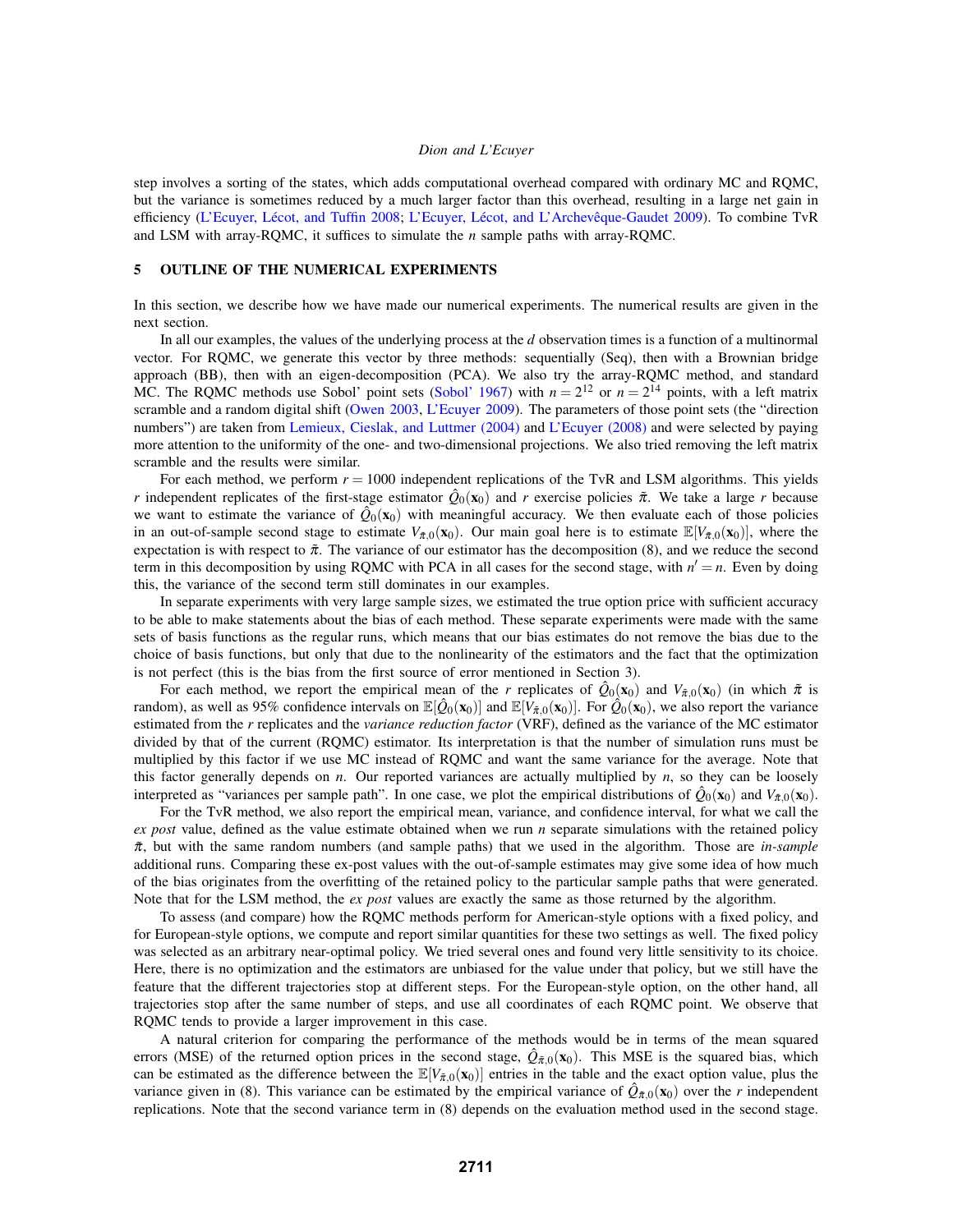We may also be interested in estimating only the first term in (8), which represents the variance of the exact value associated with the retained policy. One way of doing this is by using a second-stage evaluation method that would make the second variance term negligible with respect to the first. We did not do that for our examples because it would have required an excessively large amount of work in the second stage. Another way is to estimate the total variance of the second-stage price, then the second variance term (for a fixed policy), and subtract.

In the cases where the state of the Markov chain is one-dimensional, and where the exercise policy can be characterized by a single threshold value at each time step, we examine and compare the mean and variance of this threshold for the TvR and LSM methods, and their combination with RQMC, at a fixed (selected) time step. The idea is to see how RQMC affects the stability of the retained policy.

To get further insight on the performance of RQMC for these examples, we perform a functional ANOVA decomposition of the payoff function under the same fixed near-optimal policy as earlier, and also for the Europeanstyle option, for the different sampling schemes (Seq, BB, and PCA). We estimate the variance contributions of all the one- and two-dimensional ANOVA components, using the method of Sobol' and Myshetskaya (2007), from 20 replications with  $2^{16}$  RQMC points. For this, we also used Sobol' point sets with random digital shifts. This variance contribution turns out to be drastically reduced (to a nearly negligible quantity) when the TvR and LSM algorithms are combined with RQMC. We could estimate the higher-dimensional ANOVA components as well, but this would be more computationally expensive. In our experiments, their variance contributions is not reduced as much.

# 6 NUMERICAL RESULTS

#### 6.1 A Simple American Put

We first consider an American put option on an underlying asset price that obeys a geometric Brownian motion  ${X(t), t \ge 0}$  with drift parameter (riskless interest rate)  $\mu = 0.05$ , volatility  $\sigma = 0.08$ , and initial value  $X(0) = x_0 = 100$ . The contract is valid for one year and the exercise dates are  $t_j = j/16$  for  $j = 1, \ldots, 16$  (in years). Putting  $X_i = X(t_i)$ , a trajectory at these observation dates can be generated as

$$
X_{j+1} = X_j \exp\left((\mu - \sigma^2/2)(t_{j+1} - t_j) + \sigma\sqrt{t_{j+1} - t_j}Z_{j+1}\right),
$$

for  $j = 0, \ldots, d-1$ , where  $Z_1, \ldots, Z_d$  are independent standard normals. The payoff at step *j* is then  $g_j(X_j) =$  $\exp(-0.05t_j)$  max $(0, K - X_i)$ , where  $K = 101$  is the strike price.

For LSM, the basis functions are simple polynomials, as recommended by Stentoft (2004a), up to order 4:  $\psi_1(x) = 1$  and  $\psi_k(x) = (x - 101)^{k-1}$  for  $k = 2, \ldots, 5$ . These polynomials are centered at the strike price to improve the numerical stability of the least-squares fit. For TvR, we add two more basis functions:  $\psi_6(x) = \max(0, x - 101)$ and  $\psi_7(x) = (\max(0, x - 101))^2$ . With TvR, the continuation value functions are fitted over the entire state space and are somewhat less simple than the truncated continuation value functions of LSM.

The true value of the option has been estimated at 2.1690, from 4000 replications of LSM with RQMC, PCA, and  $n' = 2^{20}$ , while keeping the same basis functions as above. This value is accurate to the given digits, *given the choice of basis functions*. The estimated values in Table 1 can be compared to this number to get an idea of the part of the bias not due to the choice of basis functions. We also observed that increasing the number of basis functions to include polynomials up to order 6 increases the estimated value to 2.1691 with LSM. For the TvR method, with the basis functions given above, the value resulting from the policy in the limit of an infinite number of simulations is estimated at 2.1674. The best policy that can be found with TvR is therefore not as good as the one from LSM, for the given set of basis functions. This gap is only due to the fact that the continuation values  $Q_i$  cannot be described accurately over their whole domain by a linear combination of the basis functions.

The  $\hat{Q}_0(x_0)$  values returned by LSM have slight positive bias (their expectation appears larger than 2.1690). The out-of-sample values  $V_{\bar{\pi},0}(x_0)$  are always biased low relatively to the optimal value  $V_0(\mathbf{x}_0)$ , as expected. For TvR, the  $\hat{O}_0(x_0)$  values are slightly negatively biased (relatively to their best possible value of 2.1674), the ex post values have no perceptible bias (high and low sources of bias mostly cancelling one another). The TvR out-of-sample values are always biased low and this bias is on average smaller than the corresponding bias for LSM. However it is a much larger bias relatively to the true option value (2.1691). The RQMC methods also provide higher out-of-sample values than standard MC, which means that they return better policies and second-stage values with smaller bias.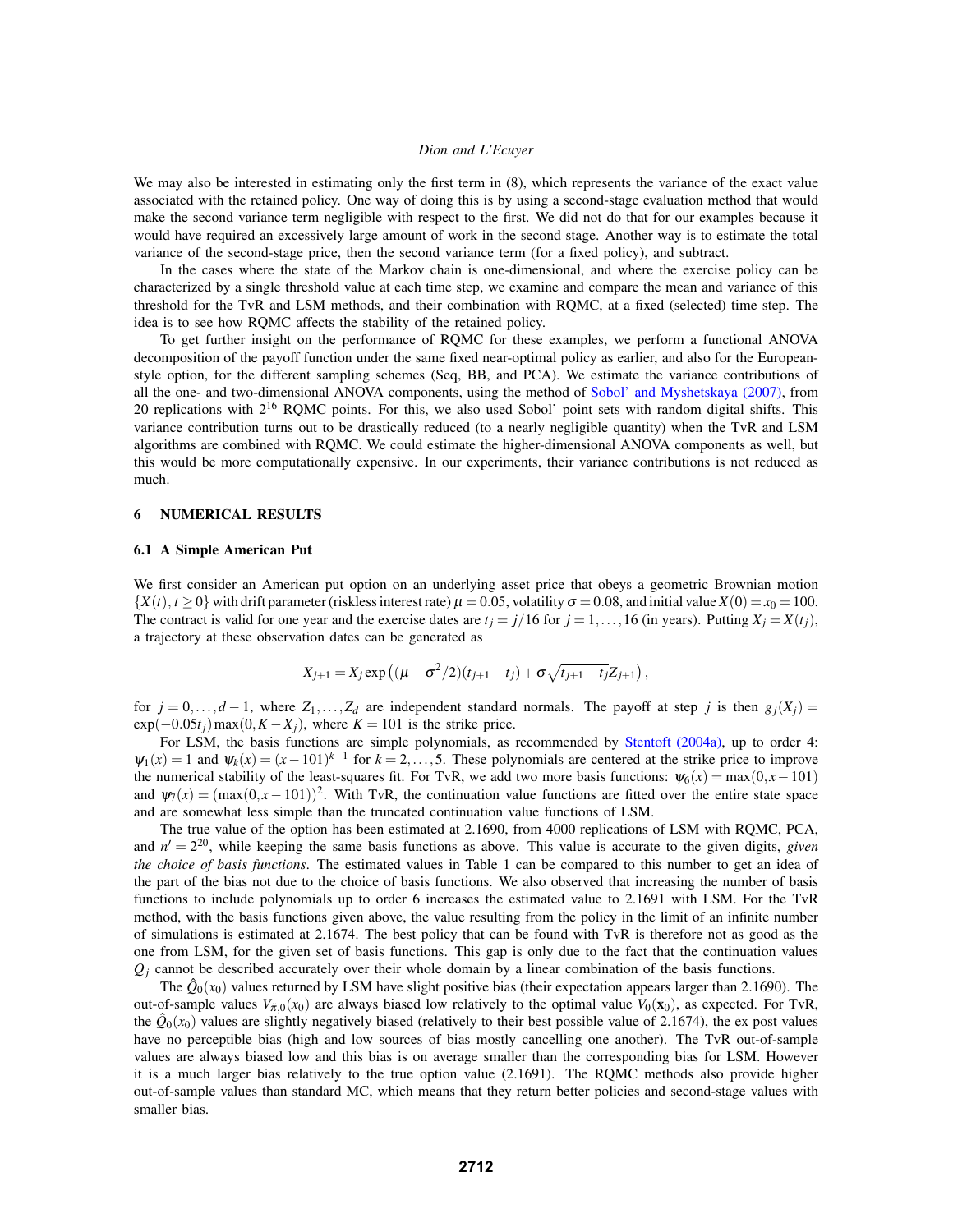|                                      | MC                  |                     | array-RQMC          |                     |                      |
|--------------------------------------|---------------------|---------------------|---------------------|---------------------|----------------------|
|                                      |                     | Seq                 | BB                  | <b>PCA</b>          |                      |
| <b>LSM</b>                           |                     |                     |                     |                     |                      |
| $\mathbb{E}[\hat{Q}_0(x_0)]$         | $2.170 \pm 0.001$   | $2.1697 + 0.0005$   | $2.1694 \pm 0.0004$ | $2.1692 \pm 0.0004$ | $2.1693 \pm 0.0005$  |
| variance                             | 5.5                 | 1.0                 | 0.55                | 0.65                | 0.92                 |
| <b>VRF</b>                           |                     | 6                   | 10                  | 9                   | 6                    |
| $\mathbb{E}[V_{\tilde{\pi},0}(x_0)]$ | $2.1671 \pm 0.0004$ | $2.1685 \pm 0.0004$ | $2.1682 \pm 0.0004$ | $2.1682 \pm 0.0004$ | $2.1686 \pm 0.0004$  |
| TvR                                  |                     |                     |                     |                     |                      |
| $\mathbb{E}[\hat{Q}_0(x_0)]$         | $2.167 + 0.001$     | $2.1667 \pm 0.0002$ | $2.1666 + 0.0001$   | $2.1665 + 0.0001$   | $2.1665 \pm 0.00003$ |
| variance                             | 4.5                 | 0.21                | 0.028               | 0.066               | 0.0059               |
| <b>VRF</b>                           |                     | 20                  | 160                 | 70                  | 750                  |
| ex post value                        | $2.167 \pm 0.001$   | $2.1678 \pm 0.0005$ | $2.1675 \pm 0.0004$ | $2.1674 \pm 0.0004$ | $2.1671 \pm 0.0005$  |
| variance                             | 5.7                 | 1.0                 | 0.55                | 0.61                | 0.97                 |
| <b>VRF</b>                           |                     | 5                   | 10                  | 9                   | 6                    |
| $\mathbb{E}[V_{\tilde{\pi},0}(x_0)]$ | $2.1664 \pm 0.0004$ | $2.1672 \pm 0.0004$ | $2.1671 \pm 0.0004$ | $2.1671 \pm 0.0004$ | $2.1675 \pm 0.0004$  |
| Fixed policy                         |                     |                     |                     |                     |                      |
| $V_{\pi,0}(x_0)$                     | $2.168 \pm 0.001$   | $2.1693 + 0.0005$   | $2.1687 + 0.0004$   | $2.1691 + 0.0004$   | $2.1684 \pm 0.0005$  |
| variance                             | 5.9                 | 0.94                | 0.57                | 0.63                | 0.92                 |
| <b>VRF</b>                           |                     | 6                   | 10                  | 9                   | 6                    |
| European put                         |                     |                     |                     |                     |                      |
| variance                             | 9.4                 | 0.51                | 0.00010             | 0.013               | 0.00016              |
| <b>VRF</b>                           |                     | 20                  | 90000               | 700                 | 60000                |

*Dion and L'Ecuyer*

Table 1: Evaluation of an American put option with 1000 independent replications with  $n = 2^{14}$ . The value of this option is 2.1691, accurate to the given digits. The variances reported are the sample variances over the 1000 replications, multiplied by  $2^{14}$ . The rows marked  $\mathbb{E}[\hat{Q}_0(x_0)]$  give unbiased estimates of this expectation from the average over the 1000 replications of  $\hat{Q}_0(x_0)$ , together with a 95% confidence interval for this expectation. The rows marked  $\mathbb{E}[V_{\tilde{\pi},0}(x_0)]$  give out-of-sample unbiased estimates of this expectation, in which  $\tilde{\pi}$  must be interpreted as a random variable, all done with ROMC, PCA and  $n' = n$  for each  $\tilde{\pi}$ . We denote by  $\pi$  the selected near-optimal policy; its value is also estimated with 1000 replications with  $n = 2^{14}$ .

Looking at the variances and VRFs in Table 1, we see that RQMC provides a significant variance reduction, compared to MC, in all the settings considered, and that the variance reduction on the first-stage value is much larger for TvR than for LSM, especially for array-RQMC. The reported variances are accurate to roughly 10%. The variances and VRFs for the different RQMC samplings are about the same for LSM, for the ex post value of TvR, and for a fixed policy. For those, RQMC with BB and PCA are the best performers, and array-RQMC provides about the same reduction variance as RQMC with Seq, while its computational cost in this particular example is nearly twice that of the other methods. Note that RQMC with the Seq, BB, and PCA sampling schemes all take about the same time as MC, approximately 0.3 second per replication of  $2^{14}$  simulations on a common desktop computer. For TvR, array-RQMC provides the best VRF, followed by RQMC with BB.

Note that for  $\hat{Q}_0(x_0)$  from LSM and TvR ex post values, part of the variance originates from the variation of  $\tilde{\pi}$  and part of it comes from the variance given  $\tilde{\pi}$ , and this second contribution should be roughly the same as the variance of the estimator for a fixed policy. The fact that the latter variance is about the same as for LSM and for the TvR ex post value means that the variation of  $\tilde{\pi}$  has a negligible variance contribution in this example.

Figure 1 provides histograms of the 1000 price estimates returned by LSM with MC in the first stage (left) and in the second stage (right). For each of the 1000 policies, the second-stage policy evaluation was performed with ROMC and PCA as earlier, but this time with  $n' = 2^{16}$  replicated 16 times, to get a better estimate of  $V_{\tilde{\pi},0}(x_0)$  for each  $\tilde{\pi}$  and to estimate its variance. The distribution on the right is visibly non-normal and negatively skewed. This means that  $V_{\tilde{\pi},0}(x_0)$  is often close to its upper bound  $V_0(x_0)$ , but once in a while it is much smaller because the algorithm returns a poor policy. The estimated values of  $V_{\bar{\pi},0}(x_0)$  for the 1000 retained policies range from 2.160 to 2.170. The standard error on the estimation of each  $V_{\pi,0}(x_0)$  is around 0.00075; its square corresponds to the last term in (8). This source of variance is significant in Figure 1, but it does not obfuscate the variation due to the different quality of the policies  $\tilde{\pi}$ , represented by the first term on the right in (8). In similar plots with RQMC, the right histogram has a smaller spread and is more symmetric; this corresponds to the fact that the variance from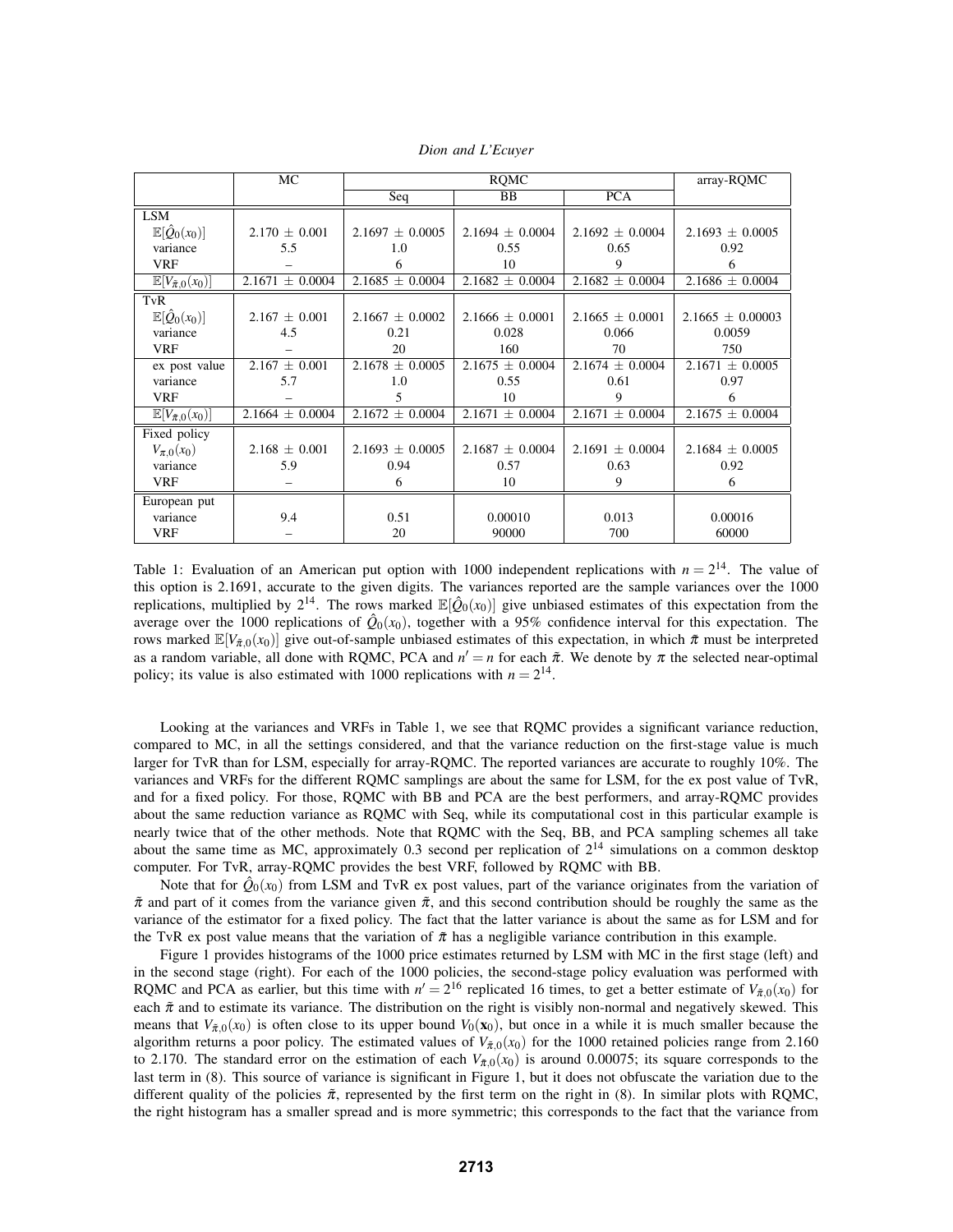



Figure 1: Left: histogram of the 1000 replications of  $\hat{Q}_0(x_0)$  for the LSM method with MC. The blue vertical line indicates the exact option value (2.1690). Right: histogram of the 1000 second-stage (out-of-sample) price estimates for LSM with MC. The standard error on  $V_{\bar{\pi},0}(x_0)$  for each policy  $\bar{\pi}$  is 0.00075, and this value matches the width of the rectangles, so a 95% confidence interval would span roughly four rectangles horizontally.

|                  | МC               |                  | array-RQMC         |                    |                    |
|------------------|------------------|------------------|--------------------|--------------------|--------------------|
|                  |                  | Seq              | ΒB                 | <b>PCA</b>         |                    |
| <b>LSM</b>       |                  |                  |                    |                    |                    |
| Policy threshold | $97.67 \pm 0.04$ | $97.71 \pm 0.01$ | $97.712 \pm 0.007$ | $97.719 \pm 0.006$ | $97.712 \pm 0.006$ |
| variance         | 0.38             | 0.036            | 0.014              | 0.010              | 0.010              |
| <b>VRF</b>       |                  | 10               | 30                 | 40                 | 40                 |
| TvR              |                  |                  |                    |                    |                    |
| Policy threshold | $97.20 \pm 0.09$ | $97.33 \pm 0.06$ | $97.445 \pm 0.003$ | $97.444 \pm 0.003$ | $97.445 \pm 0.002$ |
| variance         | 2.1              | 1.0              | 0.0025             | 0.0025             | 0.0009             |
| <b>VRF</b>       |                  |                  | 800                | 800                | 2000               |

Table 2: Empirical mean and variance of the estimated threshold  $\gamma_i$  at step  $j = 10$ , for the 1000 replications of Table 1, and 95% confidence intervals on the expected threshold returned by the algorithm. The VRFs are for RQMC compared with MC.

the varying quality of the policies in that case is smaller than the variance from the estimation of the  $V_{\pi,0}(x_0)$ 's by simulation.

For the corresponding European option, where early exercise opportunities are removed, the exact price can be computed from the standard Black-Scholes formula (1.5489). We simulated this European option over the same 16 time steps as the American one (although a single time step to the final time would suffice), and computed the VRFs with respect to MC, for comparison. These VRFs are much larger here, in particular for array-RQMC and for RQMC with BB (approximately 90,000). This last result is not surprising because the payoff depends only on the final asset value, which is generated directly from the first coordinate with BB, and this makes the problem a one-dimensional integration.

For this example, the state space of the stochastic process is one-dimensional and all considered policies are defined by a threshold  $\gamma_i$  at each step *j*; we exercise if and only if  $X_i \geq \gamma_i$ . Table 2 reports the empirical mean and variance of the estimated threshold at step  $j = 10$  (out of 16), over the 1000 replications, as well as 95% confidence intervals of the expected threshold returned by the algorithm. An accurate estimate of the optimal threshold is 97.707, with the LSM basis functions, and 97.441, with the TvR basis functions. We observe that RQMC reduces the variance of the threshold estimator, i.e., the variance of the policy estimate, by large factors. The array-RQMC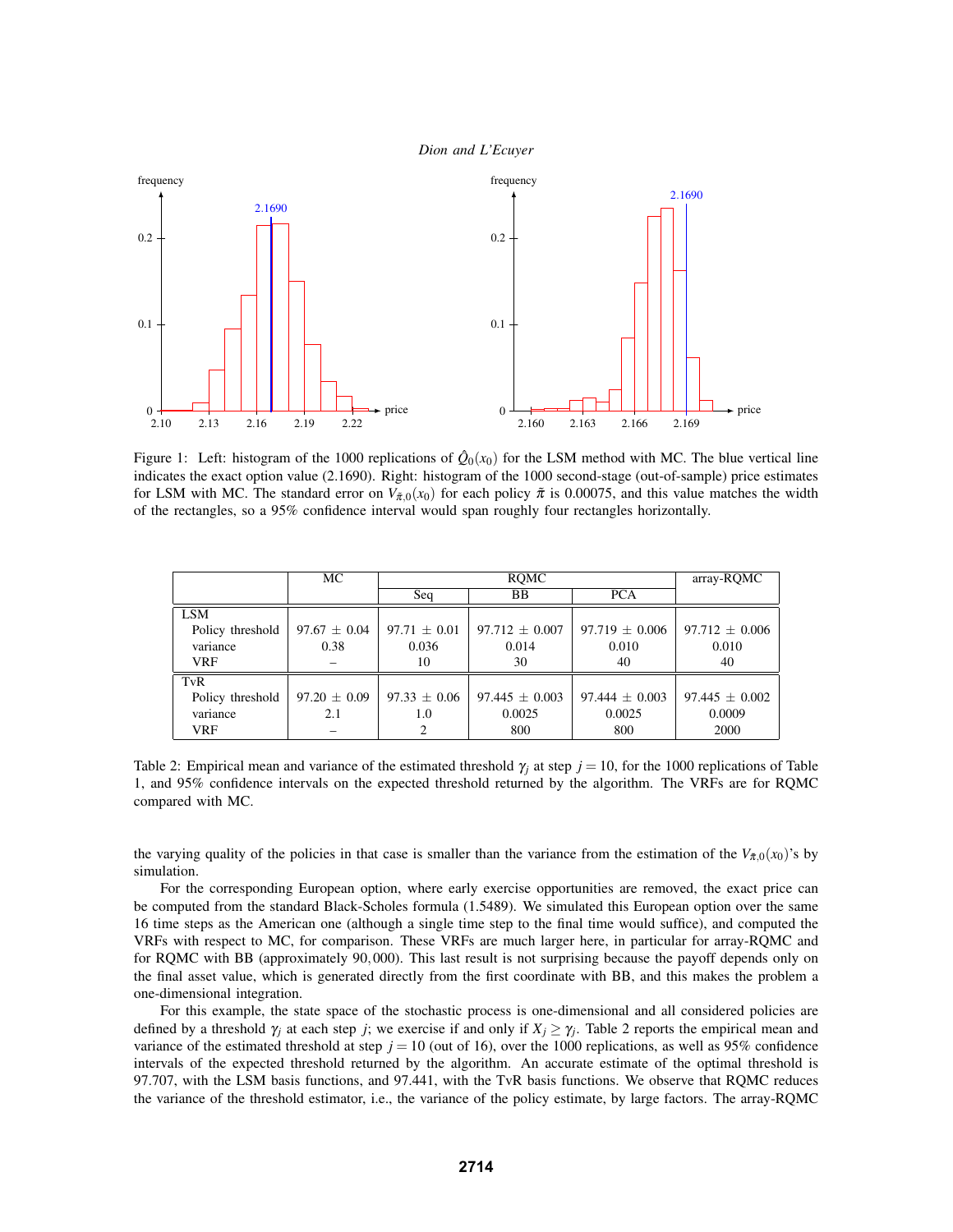method performs very well here. For other values of *j*, the variance reduction provided by RQMC is smaller [larger] for the smaller [larger] values of *j*.

|                                     | American with fixed policy $\pi$ |           |     | European |           |     |
|-------------------------------------|----------------------------------|-----------|-----|----------|-----------|-----|
|                                     | Sea                              | <b>BB</b> | PCA | Sea      | <b>BB</b> | PCA |
| one-dimensional components          | 65%                              | 72%       | 76% | 60%      | $100\%$   | 86% |
| one- and two-dimensional components | 73%                              | 84%       | 84% | 93%      | $100\%$   | 99% |

Table 3: Proportion of the variance captured by the one-dimensional ANOVA components, and by the one- and two-dimensional ANOVA components, for an American and European put option.

| Seq     |            |           | BB         | <b>PCA</b> |            |  |
|---------|------------|-----------|------------|------------|------------|--|
| dim     | proportion | dim       | proportion | dim        | proportion |  |
| $\{1\}$ | 16%        | ${1}$     | 45%        | ${1}$      | 65%        |  |
| ${2}$   | 14%        | ${2}$     | 14%        | ${2}$      | 7%         |  |
| $\{3\}$ | 10%        | ${3}$     | 6%         | ${1,2}$    | $4\%$      |  |
| ${4}$   | 7%         | ${1,2}$   | 5%         | $\{3\}$    | 2%         |  |
| $\{5\}$ | 5%         | $\{5\}$   | 2%         | ${1,3}$    | $1\%$      |  |
| ${6}$   | $4\%$      | ${1,3}$   | $1\%$      | ${2,3}$    | $1\%$      |  |
| $\{7\}$ | 3%         | $\{3,5\}$ | $1\%$      | {4}        | $1\%$      |  |
| ${1,2}$ | 2%         | $\{2,3\}$ | $1\%$      | ${5}$      | $0.3\%$    |  |
| ${8}$   | $2\%$      | {4}       | $1\%$      | ${1,4}$    | 0.3%       |  |
| {9}     | $2\%$      | ${1,4}$   | $1\%$      | $\{3,4\}$  | 0.3%       |  |

Table 4: Specific variance contributions of the most important one- and two-dimensional ANOVA components, by decreasing order, for the American option with the Seq, BB, and PCA sampling schemes.

Tables 3 and 4 give the variance contributions of the one- and two-dimensional terms in the ANOVA decomposition of the integrand for a fixed policy  $\pi$ . Table 4 shows that for BB and PCA, most of this variance contribution comes from the first three coordinates. We made a similar decomposition for several good policies  $\pi$  and the results were similar for all  $\pi$ 's. Here, the nominal dimension of the integral is 16 (the number of time steps). If we compare these variance contributions to the VRFs in Table 1, we find that the amount of variance captured by the one- and two-dimensional components is a good indicator of the VRF. The Sobol' point sets that we use integrate these projections quite well because their parameters were selected by paying more attention to these particular projections. Of course, there still remains some integration error for these projections (this error may be more important when the integrand is not smooth), and the variance is also reduced (but perhaps not as much) for the other projections.

We expect the efficiency of RQMC to improve relatively to standard MC as *n* is increased. We estimated the VRFs of the LSM  $\hat{Q}_0(x_0)$  with  $n = 2^{20}$  for RQMC Seq, BB, PCA, and array-RQMC as 10, 21, 12, and 5, respectively. The VRF of BB is twice its value with  $n = 2^{14}$ , in Table 1, and the variance reductions provided by Seq and PCA improve slightly. The VRF of array-RQMC is basically unchanged. We also tried the same example, with  $n = 2^{14}$ , but with 256 equally split observation times in the year instead of 16, and the VRFs were about the same for BB and PCA, and just slightly smaller for Seq.

# 6.2 A Callable Bond

We consider an example of a callable bond taken from Ben Ameur et al.  $(2007)$ . The bond is issued at time  $t_0 = 0$ , pays a coupon value *c* at each of the *coupon dates*  $t_1^c < \cdots < t_d^c$ , and returns a *principal* value of 1 at the *maturity date*  $t_d^c$ . The bond is *callable* if it can be purchased back (called back) by the issuer before maturity. These purchasing decisions can be made by the issuer at dates  $t_j = t_j^c - \Delta$  for  $j = d_0, \ldots, d$ , for some fixed positive integer  $d_0 < d$ , where  $\Delta > 0$  is the *notice period*. The delay  $t_{d_0}$  before the first purchase opportunity is the *protection period*. If a call back decision is made at time  $t_j$ , the owner receives a final payment of value  $c + C_j$  at  $t_j^c$ , where each  $C_j$  is a predetermined *call price*.

The payment structure described above is deterministic, but the value of those payments depends on the interest rate, which evolves as a stochastic process  $\{R(t), t \ge 0\}$ . Here we model it as in Vasicek (1977), by the stochastic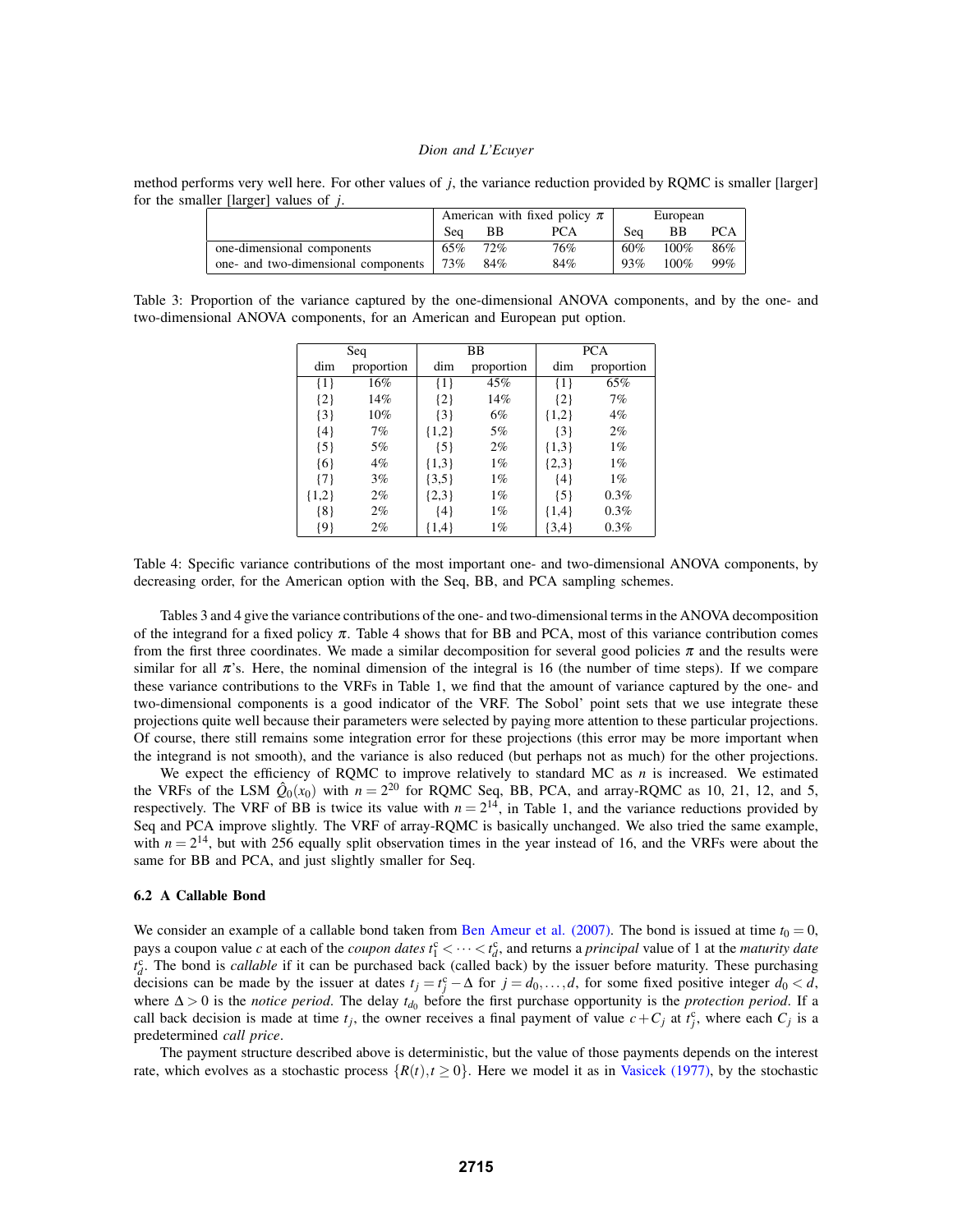differential equation:

$$
dR(t) = \kappa(\bar{r} - R(t))dt + \sigma dB(t),
$$
\n(10)

where  $\{B(t), t \ge 0\}$  is a standard Brownian motion. We denote  $R_i = R(t_i)$  for  $j = 0, \ldots, d$ . The (stochastic) discount factor from  $t_i$  to  $t_{i-1}$  is  $e^{-\Lambda_j}$ , where

$$
\Lambda_j = \int_{t_{j-1}}^{t_j} R(y) dy.
$$
\n(11)

Conditional on  $R_{i-1}$ , the pair  $(R_i, \Lambda_i)$  has a known distribution given in Ben Ameur et al. (2007), which can be simulated easily by applying a simple transformation to a bivariate normal vector, and an explicit expression is available for  $\mathbb{E} \left[ \exp(-\Lambda_j) | R_{j-1} \right]$ .

We give the DP formulation of this optimal stopping problem from the viewpoint of the issuer, who wants to minimize his cost. Given the initial interest rate  $R_0 = r_0$ , the expected discounted value of all coupons paid in the protection period is

$$
V^{p}(r_{0}) = c \sum_{j=1}^{d_{0}-1} \mathbb{E}\left[\exp\left(-\int_{t_{0}}^{t_{j}^{c}} R(y) dy\right) \Big| R_{0} = r_{0}\right].
$$

The expected discounting over the notice period at step *j*, conditional on  $R_j$ , is  $\rho_j(r) = \mathbb{E}\left[\exp\left(-\int_{t_j}^{t_j^c} dy \ R(y)\right)|R_j = r\right]$ , for  $d_0 \le j \le d$ . Note that  $V^p(r_0)$  and  $\rho_j(r)$  can be computed analytically. The expected payoff at step *j* if the issuer decides to recall at that step, discounted to time  $t_i$ , is

$$
g_j(r) = \mathbb{E}\left[\exp\left(-\int_{t_j}^{t_j^c} R(y)dy\right)(c+C_j)\bigg| R_j = r\right] = \rho_j(r)(c+C_j).
$$

Here we do not include the discounting from  $t_j$  to  $t_0$  in  $g_j$ , in contrast to the general DP formulation in Section 2, to avoid keeping it in the state description (this would make the state two-dimensional), and because the optimal decision at step *j* does not depend on it.

Let  $V_i(r)$  represent the expected value of the bond at time  $t_i$ , conditional on  $R_i = r$ . The DP equations can be written as

$$
V_d(r) = \rho_d(r)(c+1),
$$
  
\n
$$
Q_j(r) = \mathbb{E}\left[e^{-\Lambda_{j+1}} V_{j+1}(R_{j+1}) | R_j = r\right],
$$
  
\n
$$
V_j(r) = \min[\rho_j(r)(c+C_j), \rho_j(r)c+Q_j(r)],
$$
  
\n
$$
V_0(r) = \min[\rho_{d_0}(r)(c+C_j), \rho_{d_0}(r)c+Q_{d_0}(r)] + V^p(r).
$$

To apply TvR or LSM to this example, we need to estimate the (expected) continuation value,  $Q_i$ , at each purchase opportunity. For this, we need to simulate realizations of the pairs  $(R_i, \Lambda_i)$  for  $j = d_0, \ldots, d$ , which requires the generation of (a vector of)  $2(d - d_0 + 1)$  normal random variables, and can be done by the Seq, BB, and PCA methods described earlier. In the Seq and BB methods, each step involves the generation of a bivariate normal, which we always do via a PCA decomposition of the bivariate covariance matrix. Note that no trajectory is culled back in LSM, because  $g_i$  is always strictly positive here.

For our numerical experiment, we take the same parameters as in Ben Ameur et al. (2007). We have  $d = 21$ ,  $t_i^c = (i-1) + 0.172$  for  $i = 1,...,d$ ,  $\Delta = 0.1666$ ,  $d_0 = 11$ ,  $c = 0.0425$ ,  $C_{11} = 1.025$ ,  $C_{12} = 1.02$ ,  $C_{13} = 1.015$ ,  $C_{14} = 1.01, C_{15} = 1.005$ , and  $C_j = 1$  for  $j = 16, \ldots, 21$ . Thus, the first call back opportunity is at time  $t_{11} = 10.0054$ and the corresponding payment (of *c* or  $c + C_{11}$ ) is at time  $t_{11}^c = 10.172$ . The Vasicek model is parameterized with  $\bar{r}$  = 0.098397028,  $\kappa$  = 0.44178462,  $\sigma$  = 0.13264223, and  $r_0$  = 0.05.

Table 5 reports the results of our simulation experiments with TvR and LSM. The basis functions were the simple polynomials of order up to 3, namely  $\psi_k(x) = x^{k-1}$  for  $k = 1, ..., 4$ . We took  $n = 2^{12}$  and it was already sufficient to reach a nearly-optimal policy, in the sense that the average from the second stage evaluations did not differ significantly (statistically) from the exact value (for the given basis functions). This exact value is estimated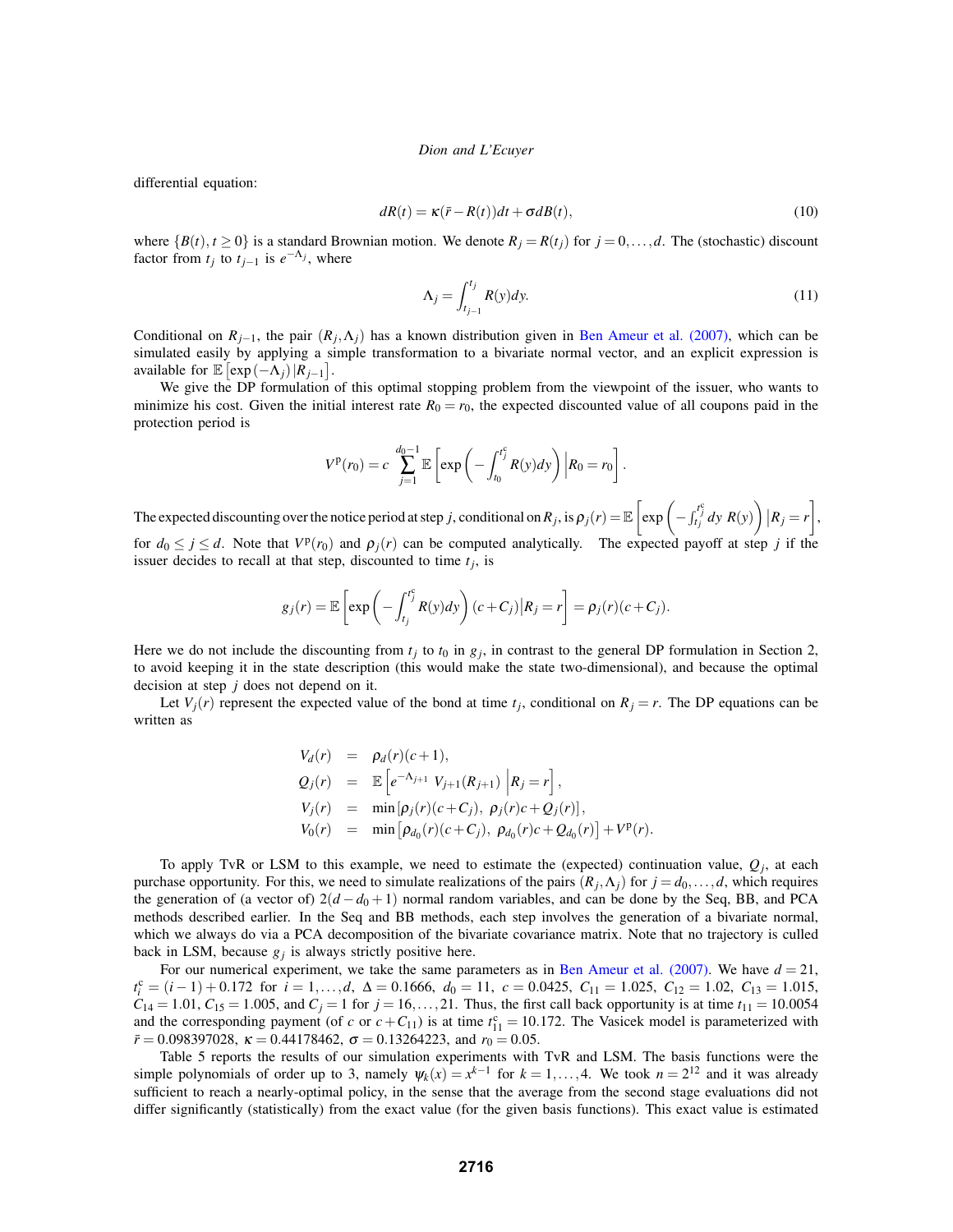|                                      | Standard MC           |                       | array-RQMC            |                       |                       |
|--------------------------------------|-----------------------|-----------------------|-----------------------|-----------------------|-----------------------|
|                                      |                       | Seq                   | BB                    | <b>PCA</b>            |                       |
| <b>LSM</b>                           |                       |                       |                       |                       |                       |
| $\mathbb{E}[\hat{Q}_0(r_0)]$         | $0.7787 \pm 0.0005$   | $0.7786 \pm 0.0001$   | $0.7787 \pm 0.0001$   | $0.7786 \pm 0.0001$   | $0.7787 \pm 0.0002$   |
| variance                             | 0.28                  | 0.0081                | 0.0088                | 0.0094                | 0.032                 |
| <b>VRF</b>                           |                       | 34                    | 30                    | 30                    | 9                     |
| $\mathbb{E}[V_{\tilde{\pi},0}(r_0)]$ | $0.77881 \pm 0.00004$ | $0.77874 \pm 0.00004$ | $0.77873 \pm 0.00004$ | $0.77867 \pm 0.00004$ | $0.77877 \pm 0.00004$ |
| TvR                                  |                       |                       |                       |                       |                       |
| $\mathbb{E}[\hat{Q}_0(r_0)]$         | $0.7790 \pm 0.0005$   | $0.77879 \pm 0.00003$ | $0.77881 + 0.00003$   | $0.77881 + 0.00004$   | $0.77879 \pm 0.00002$ |
| variance                             | 0.25                  | 0.00090               | 0.0012                | 0.0015                | 0.00057               |
| <b>VRF</b>                           |                       | 280                   | 200                   | 170                   | 440                   |
| ex post value                        | $0.7788 \pm 0.0005$   | $0.7786 \pm 0.0001$   | $0.7788 \pm 0.0001$   | $0.7786 \pm 0.0001$   | $0.7787 \pm 0.0002$   |
| variance                             | 0.28                  | 0.0081                | 0.0095                | 0.0096                | 0.032                 |
| <b>VRF</b>                           |                       | 34                    | 30                    | 30                    | 9                     |
| $\mathbb{E}[V_{\tilde{\pi},0}(r_0)]$ | $0.77876 \pm 0.00004$ | $0.77871 \pm 0.00004$ | $0.77873 \pm 0.00004$ | $0.77867 \pm 0.00004$ | $0.77874 \pm 0.00004$ |
| Fixed policy                         |                       |                       |                       |                       |                       |
| $V_{\pi,0}(r_0)$                     | $0.7789 \pm 0.0005$   | $0.7787 \pm 0.0001$   | $0.7788 \pm 0.0001$   | $0.7786 \pm 0.0001$   | $0.7787 \pm 0.0002$   |
| variance                             | 0.28                  | 0.0082                | 0.0094                | 0.0097                | 0.032                 |
| <b>VRF</b>                           |                       | 34                    | 30                    | 30                    | 9                     |
| Uncallable bond                      |                       |                       |                       |                       |                       |
| variance                             | 0.69                  | 0.028                 | 0.018                 | 0.018                 | 0.19                  |
| <b>VRF</b>                           |                       | 25                    | 40                    | 40                    | 4                     |

*Dion and L'Ecuyer*

Table 5: A callable bond evaluated over 1000 replications with  $n = 2^{12}$ . We estimate the bond value at 0.77871, accurate to the given digits with the given basis functions. Since this is a minimization problem, a lower out-of-sample bond value for a given policy indicates that the policy is closer to the optimal policy. The variances reported are the sample variances over the 1000 replications, multiplied by  $2^{12}$ . The rows marked  $\mathbb{E}[\hat{Q}_0(r_0)]$  give unbiased estimates of this expectation from the average over the 1000 replications of  $\hat{Q}_0(r_0)$ , together with a 95% confidence interval for this expectation. The rows marked  $\mathbb{E}[V_{\tilde{\pi},0}(r_0)]$  give out-of-sample unbiased estimates of this expectation, in which  $\tilde{\pi}$  must be interpreted as a random variable, all obtained with RQMC, PCA and  $n' = 2^{14}$  for each  $\tilde{\pi}$ . We denote by  $\pi$  the selected near-optimal policy; its value is estimated with 1000 replications with  $n = 2^{12}$ .

to be 0.77871 (obtained from 5000 replications of RQMC with PCA, with  $n' = 16$ ) and is identical to the value reported in Ben Ameur et al. (2007).

For the first stage LSM values, the accuracy of the estimated expectations does not permit us to detect a significant bias with respect to the exact value of 0.77871 The second stage standard MC and array-RQMC values are however biased high (less optimal policies). For TvR, the first stages values are biased high, but the bias on the second stage values of standard MC and array-RQMC is reduced compared to the second stage values of LSM. This incidicates that the policies found from TvR are on average closer to the optimal policy than LSM.

The VRFs provided by RQMC are about the same for the three sampling methods, around 30, except for the first-stage values of TvR, where they are much larger. BB and PCA provide no improvement compared with Seq. For array-RQMC, the VRFs are only around 10, except again for the first-stage values of TvR, where the VRF exceeds 400. As in the previous example, the fact that the variances are about the same for a fixed policy, for LSM, and for the ex post values of TvR, indicates that the variance coming from the variation of  $\tilde{\pi}$  has a small relative contribution to the total variance.

The value of the *uncallable bond*, for which the call back options have been removed, can be computed analytically (0.8559), but we also estimated its price via simulations over the same time steps  $t_{d_0}, \ldots, t_d$ , for comparison. Somewhat surprisingly, we found that RQMC did not provide better variance reductions than for the callable bond. We tried to explain this by performing a functional ANOVA decomposition, summarized in Table 6.

|                                     | Callable bond with fixed $\pi$ |     |     | Uncallable bond |         |            |
|-------------------------------------|--------------------------------|-----|-----|-----------------|---------|------------|
|                                     | Sea                            | BB  | PCA | Sea             | BВ      | <b>PCA</b> |
| one-dimensional components          | 87%                            | 79% | 90% | 65%             | 99.4%   | 93%        |
| one- and two-dimensional components | 195%                           | 95% | 95% | 91%             | $100\%$ | 99.9%      |

Table 6: Proportion of the variance captured by the one-dimensional ANOVA components, and by the one- and two-dimensional ANOVA components, for the callable and the uncallable bond.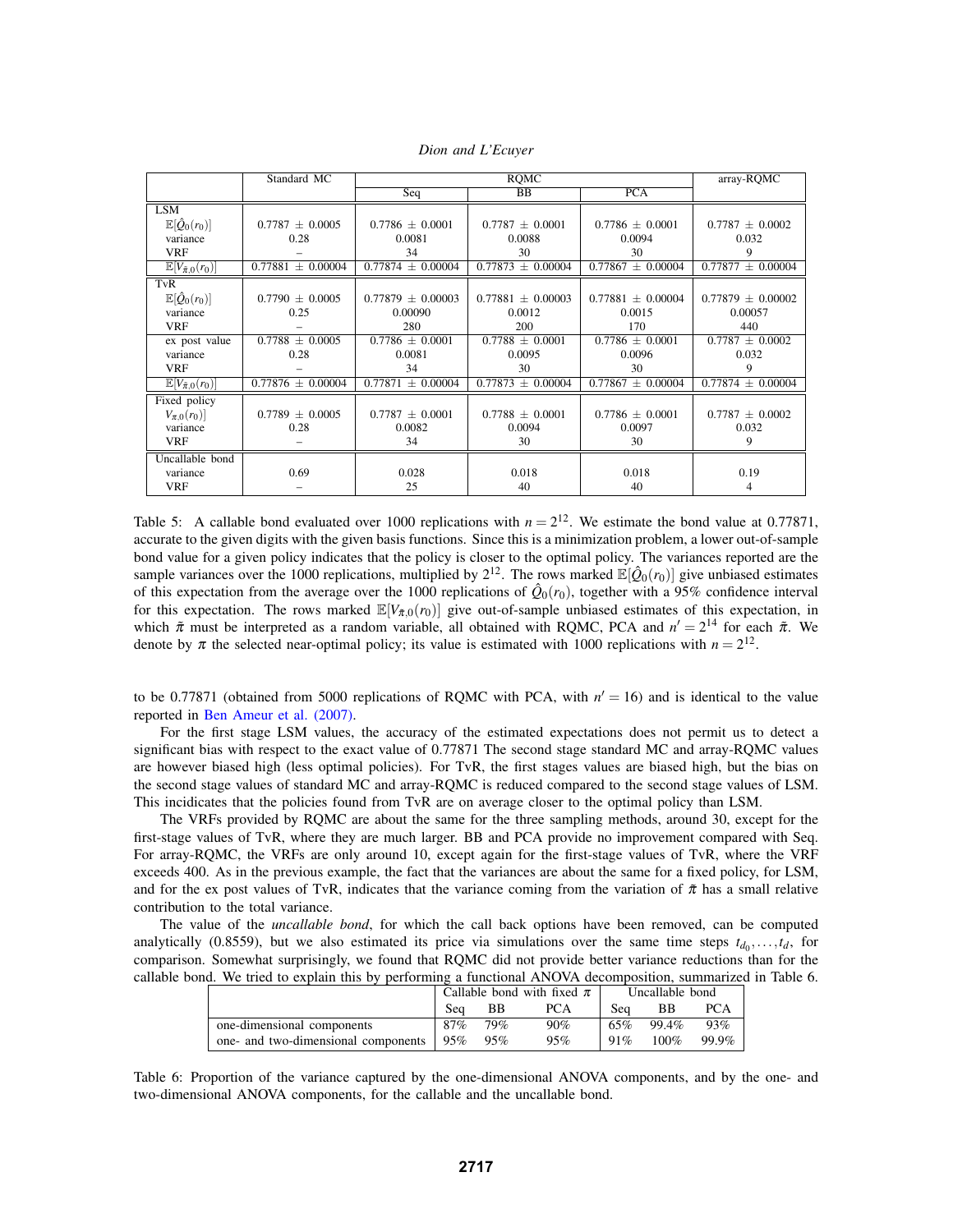From the table, for the callable bond, the one- and two-dimensional terms of the ANOVA decomposition account for 95% of the variance, for any of the three sampling methods. This corresponds very roughly to the fraction of the variance removed by the RQMC method (VRFs around 30 in Table 5), suggesting that RQMC integration with  $n = 2<sup>14</sup>$  removed most of the variance associated with the one- and two-dimensional terms. RQMC reduces the variance even further when the size of the integration point set is increased: with  $n = 2^{20}$ , the estimated VRFs of the LSM for Seq, BB and PCA sampling increase, respectively, to 96, 85 and 70 (the VRF for array-RQMC increases to 13).

On the other hand, for the uncallable bond, with BB and PCA, almost all of the variance is captured by the ANOVA components in one and two dimensions, and yet the VRFs for RQMC are about the same as for the callable bound. For BB, 98.7% of the variance is explained solely from the first coordinate,  $u = \{1\}$ , while for PCA, coordinates 1 and 2 (including  $u = \{1, 2\}$ ) account for 98% of the variance. This suggests that the one- and two-dimensional ANOVA components are not very smooth functions. When the cardinality of the QMC point set is increased to  $n = 2^{20}$ , the VRFs of Seq, BB and PCA increase to 400, 1100 and 1100 (the VRF for array-ROMC is relatively unchanged at 5).

# 6.3 Other Options

We made additional experiments with an Asian American call option example, taken from Ben Ameur et al. (2002), and an American call over the maximum of 5 independent assets, taken from Broadie and Glasserman (1997) and Longstaff and Schwartz (2001). For the Asian American option, the VRFs were over 100 for RQMC with BB or PCA, whereas those factors where around 7 for the maximum call option. In both cases, the TvR method gave better out-of-sample values than LSM. Note that for the American Asian call, we added a few basis functions for TvR, to capture the non-smooth behavior, in the same spirit as in the simple put example.

# ACKNOWLEDGMENTS

This work has been supported by an NSERC-Canada Grant and a Canada Research Chair to the second author. We are grateful to David Munger, who implemented the ANOVA functional decomposition.

#### REFERENCES

- Ben Ameur, H., M. Breton, L. Karoui, and P. L'Ecuyer. 2007. A dynamic programming approach for pricing options embedded in bonds. *Journal of Economic Dynamics and Control* 31:2212–2233.
- Ben Ameur, H., M. Breton, and P. L'Ecuyer. 2002. A dynamic programming procedure for pricing american-style asian options. *Management Science* 48:625–643.
- Bertsekas, D. P. 2005. *Dynamic programming and optimal control, volume I*. third ed. Belmont, Mass.: Athena Scientific.
- Bertsekas, D. P. 2007. *Dynamic programming and optimal control, volume II*. third ed. Belmont, Mass.: Athena Scientific.
- Bertsekas, D. P., and J. N. Tsitsiklis. 1996. *Neuro-dynamic programming*. Belmont, Mass.: Athena Scientific.
- Broadie, M., and P. Glasserman. 1997. A stochastic mesh method for pricing high-dimensional American options. Technical report, Graduate School of Business, Columbia University.
- Caflisch, R. E., W. Morokoff, and A. Owen. 1997. Valuation of mortgage-backed securities using Brownian bridges to reduce effective dimension. *The Journal of Computational Finance* 1 (1): 27–46.
- Chang, H. S., M. C. Fu, J. Hu, and S. I. Marcus. 2007. *Simulation-based algorithms for Markov decision processes*. London: Springer-Verlag.
- Chaudhary, S. K. 2005. American options and the LSM algorithm: Quasi-random sequences and Brownian bridges. *Journal of Computational Finance* 8:101–115.
- Chow, Y. S., H. Robbins, and D. Siegmund. 1971. *Great expectations: The theory of optimal stopping*. Boston: Houghton Mifflin Company.
- Clément, E., D. Lamberton, and P. Protter. 2002. An analysis of a least squares regression method for American option pricing. *Finance and Stochastics* 6:449–471.
- Glasserman, P. 2004. *Monte Carlo methods in financial engineering*. New York: Springer-Verlag.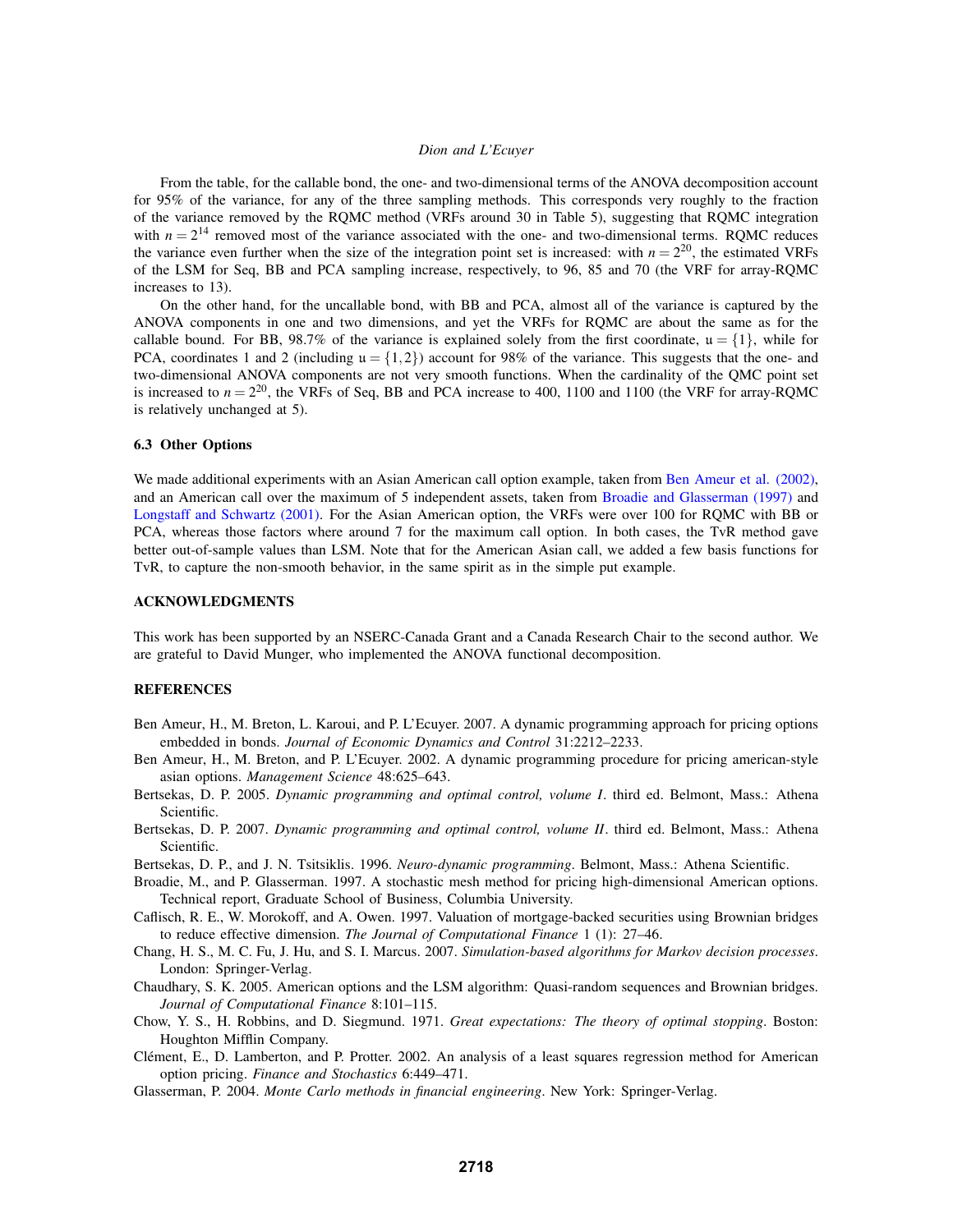- Haurie, A., and P. L'Ecuyer. 1986. Approximation and bounds in discrete event dynamic programming. *IEEE Trans. on Automatic Control* AC-31 (3): 227–235.
- Hickernell, F. J. 2002. Obtaining *O*(*N*−2+<sup>ε</sup> ) convergence for lattice quadrature rules. In *Monte Carlo and Quasi-Monte Carlo Methods 2000*, ed. K.-T. Fang, F. J. Hickernell, and H. Niederreiter, 274–289. Berlin: Springer-Verlag.
- L'Ecuyer, P. 1989. Computing approximate solutions to Markov renewal programs with continuous state spaces. Technical Report DIUL-RT-8912, Département d'informatique, Univ. Laval, Canada. available at http://www.iro.umontreal.ca/~lecuyer/papers.html.
- L'Ecuyer, P. 2008. *SSJ: A Java library for stochastic simulation*. Software user's guide, available at http://www.iro.umontreal.ca/~lecuyer.
- L'Ecuyer, P. 2009. Quasi-Monte Carlo methods with applications in finance. *Finance and Stochastics* 13 (3): 307–349.
- L'Ecuyer, P., C. Lécot, and A. L'Archevêque-Gaudet. 2009. On array-RQMC for Markov chains: Mapping alternatives and convergence rates. In *Monte Carlo and Quasi-Monte Carlo Methods 2008*, ed. P. L'Ecuyer and A. B. Owen, 485–500. Berlin: Springer-Verlag.
- L'Ecuyer, P., C. Lécot, and B. Tuffin. 2008. A randomized quasi-Monte Carlo simulation method for Markov chains. *Operations Research* 56 (4): 958–975.
- L'Ecuyer, P., J.-S. Parent-Chartier, and M. Dion. 2008. Simulation of a Lévy process by PCA sampling to reduce the effective dimension. In *Proceedings of the 2008 Winter Simulation Conference*, 436–443: IEEE Press.
- Lemieux, C. 2004. Randomized quasi-Monte Carlo: A tool for improving the efficiency of simulations in finance. In *Proceedings of the 2004 Winter Simulation Conference*, 1565–1573. Piscataway, NJ: IEEE Press.
- Lemieux, C. 2009. *Monte Carlo and quasi-Monte Carlo sampling*. New York, NY: Springer-Verlag.
- Lemieux, C., M. Cieslak, and K. Luttmer. 2004. *RandQMC user's guide: A package for randomized quasi-Monte Carlo methods in C*. Software user's guide, available http://www.math.uwaterloo.ca/~clemieux/randqmc.html.
- Lemieux, C., and J. La. 2005. A study of variance reduction techniques for American option pricing. In *Proceedings of the 2005 Winter Simulation Conference*, ed. M. E. Kuhl, N. M. Steiger, F. B. Armstrong, and J. A. Joines, 1884–1891: IEEE Press.
- Lin, J., and X. Wang. 2008. New Brownian bridge construction in quasi-Monte Carlo methods for computational finance. *Journal of Complexity* 24:109–133.
- Longstaff, F. A., and E. S. Schwartz. 2001. Valuing american options by simulation: A simple least-squares approach. *The Review of Financial Studies* 14 (1): 113–147.
- Moskowitz, B., and R. E. Caflisch. 1996. Smoothness and dimension reduction in quasi-Monte Carlo methods. *Journal of Mathematical and Computer Modeling* 23:37–54.
- Niederreiter, H. 1992. *Random number generation and quasi-Monte Carlo methods*, Volume 63 of *SIAM CBMS-NSF Regional Conference Series in Applied Mathematics*. Philadelphia, PA: SIAM.
- Owen, A. B. 1998. Latin supercube sampling for very high-dimensional simulations. *ACM Transactions on Modeling and Computer Simulation* 8 (1): 71–102.
- Owen, A. B. 2003. Variance with alternative scramblings of digital nets. *ACM Transactions on Modeling and Computer Simulation* 13 (4): 363–378.
- Sloan, I. H., and S. Joe. 1994. *Lattice methods for multiple integration*. Oxford: Clarendon Press.
- Sobol', I. M. 1967. The distribution of points in a cube and the approximate evaluation of integrals. *U.S.S.R. Comput. Math. and Math. Phys.* 7:86–112.
- Sobol', I. M., and E. E. Myshetskaya. 2007. Monte Carlo estimators for small sensitivity indices. *Monte Carlo Methods and Applications* 13 (5–6): 455–465.
- Stentoft, L. 2004a. Assessing the Least Squares Monte-Carlo approach to American option valuation. *Review of Derivatives Research* 7:129–168.
- Stentoft, L. 2004b. Convergence of the Least Squares Monte Carlo approach to American option valuation. *Management Science* 50 (9): 1193–1203.
- Tsitsiklis, J. N., and B. V. Roy. 2001. Regression methods for pricing complex American-style options. *IEEE Transactions on Neural Networks* 12 (4): 694–703.
- Vasicek, O. 1977. An equilibrium characterization of the term structure. *Journal of Financial Economics* 5:177–188.
- Wang, X. 2007. Constructing robust good lattice rules for computational finance. *SIAM Journal on Scientific Computing* 29 (2): 598–621.
- Wang, X., and I. H. Sloan. 2009. Quasi-Monte Carlo methods in financial engineering: An equivalence principle and dimension reduction. see www.maths.unsw.edu.au/applied/files/2008/amr08\_10.pdf.